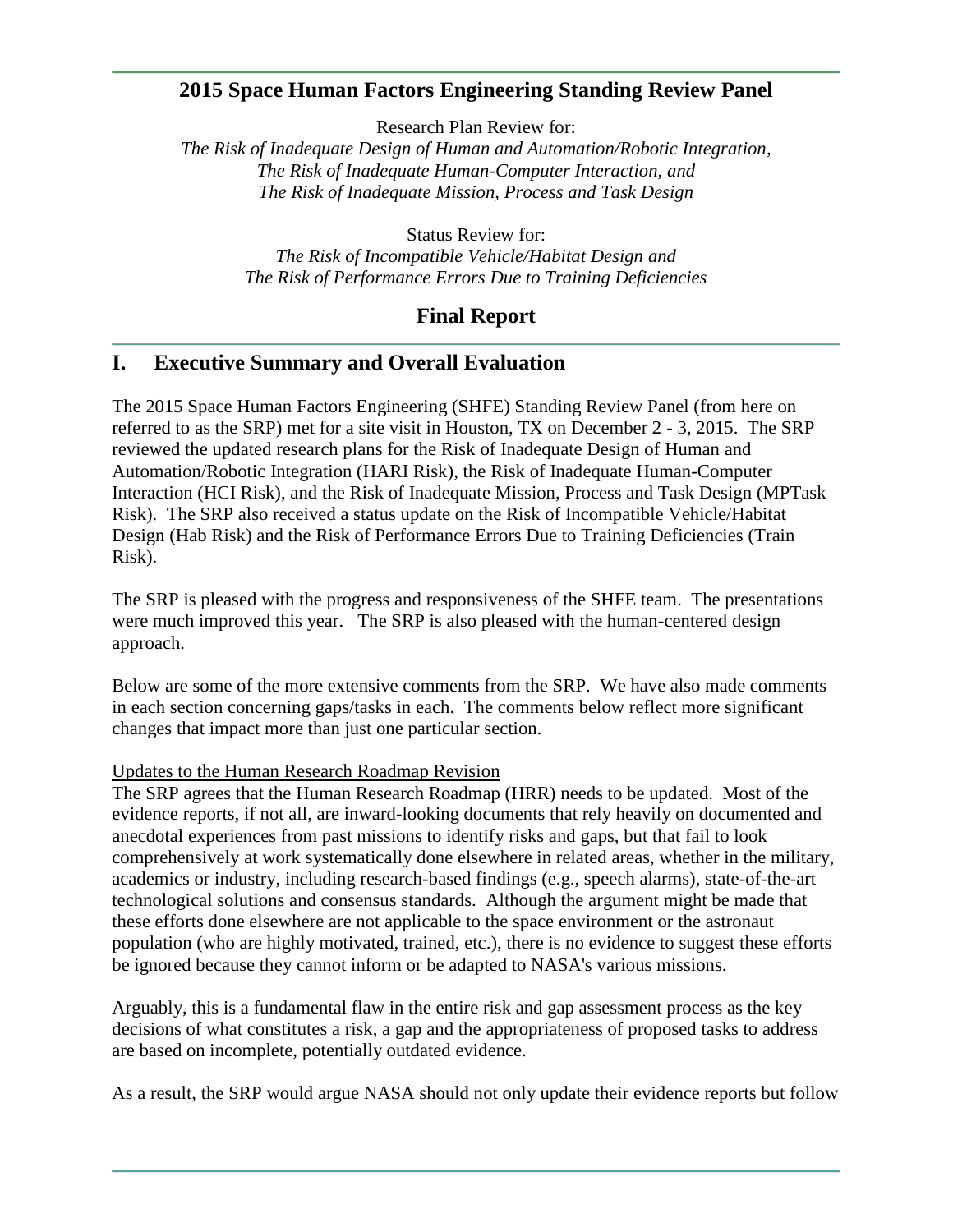this by comprehensively reevaluating the risks, gaps and tasks based on the updated evidence. The current gaps are not equal; some are true research gaps; others are more technology acquisition gaps and some can be answered using literature reviews. This is fine but should be made more explicit. Additionally, literature review and technology acquisition tasks could possibly be funded using other mechanisms. It would be helpful to include the question being answered in the definition of each task which would support an easier understanding of the closure of the gaps. The SRP also encourages SHFE to explore opportunities to double up on tasks (e.g., can task models for design be reused as content to document user procedures and support training?).

We encourage NASA to send SHFE scientists to more scientific conferences and meetings to keep current on the work being done. We have indicated in specific sections work that we know of that is relevant to SHFE.

#### Guidelines as deliverables from HARI/HCI tasks

The SRP feels that guidelines are not the best deliverables as they have not proven to be effectively useful in these fields, in part because: 1) they do not support tradeoffs, and 2) they can be difficult to translate to verifiable implementations. Instead it would be more useful for the research to deliver models that support requirements development and comparison studies. Both HARI and HCI tasks should make use of these.

#### Virtual Ground Controller

The SRP thinks that a virtual ground controller needs to be designed and built. This is currently a planned task within HARI-02 but the SRP thinks that this task should address more than just enabling automation. This is not a research task but should capture the knowledge that the ground controllers have, as well as processes and tasks that are being designed for use in space, including the different automation processes and human-robot tasks. This necessitates designing a means for quick and accurate access into the knowledge base. Additionally, this software module should be designed to function as a training mechanism during travel.

### Automation and human-robot interaction

The SRP feels it may be helpful to conceptually frame and define tasks addressing HARI gaps in terms of a hierarchy in which automation is considered a higher level system comprised of robotics, humans, human-robot teams or other equipment and which functions to either complete or help to complete steps in a task or process originally performed entirely by a person. Robotics is an important and significant subset of components in this hierarchy but commonly automated tasks such as data collection, storage, and analysis are often performed by other components such as sensors and computers. Another important subset of components are those particular tools that can perform one or more tasks with varying degrees of human intervention or collaboration, ranging from human operation of manual tools to no human involvement whatsoever (i.e., autonomous operations). The SRP notes that autonomous robots and autonomous systems are differentiated by several characteristics: the length of time of the operation and the transparency of the operations; robotic tasks are generally shorter and consist of physical actions that can be observed to determine if the task is being conducted correctly. This is discussed in more detail within the HARI Risk review below.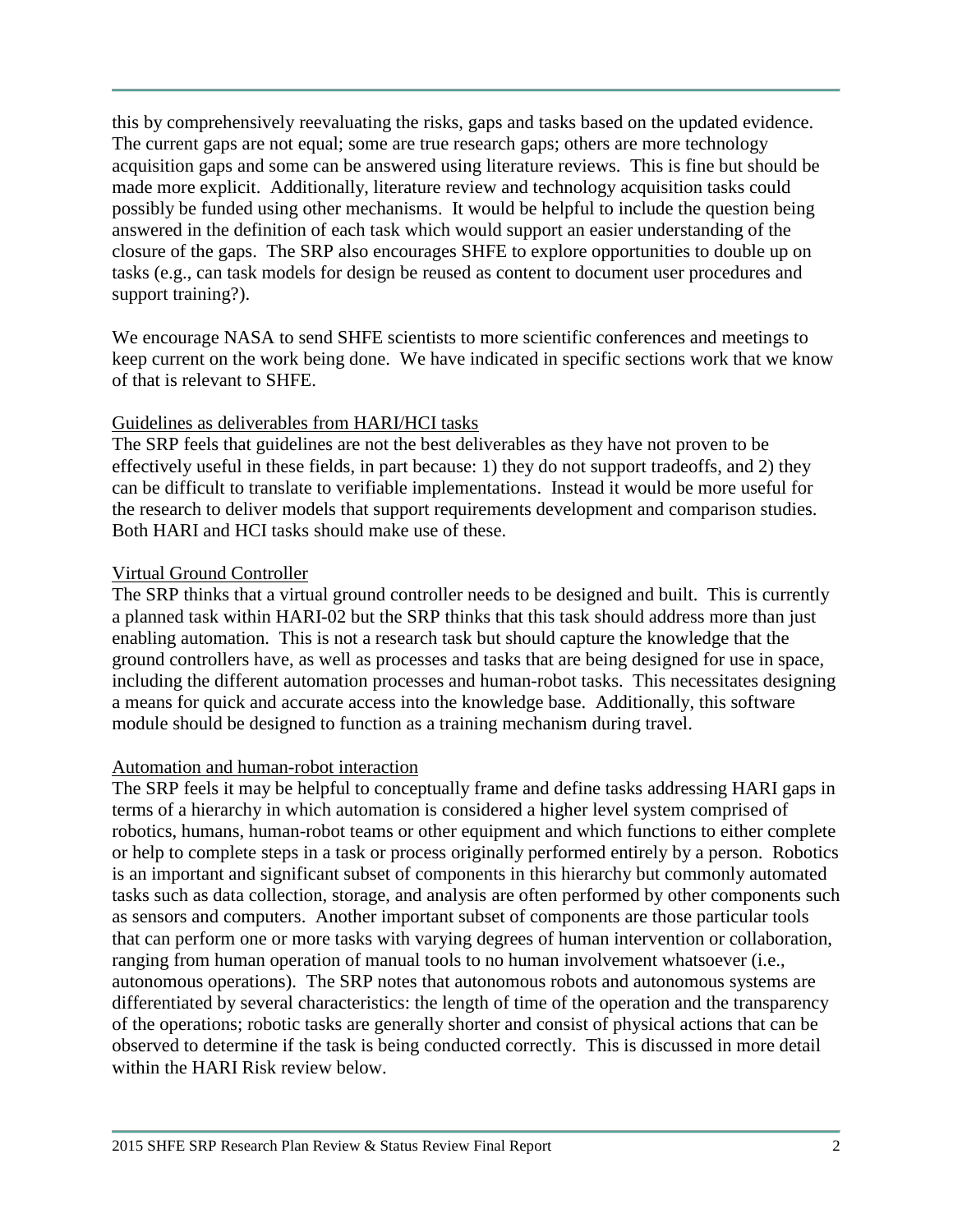Also, the SRP would like to emphasize that any automated system, regardless of the type of components and collaborations utilized, should be resilient and adaptive. If a component (e.g., software, robot or human) fails or becomes impaired in some fashion, another component (e.g., human or robot) should be able to adapt and take on more of the task to ensure it gets accomplished. Many of the comments below with respect to the HARI Gap reflect this necessary design objective.

## Possible merging of the HARI and HCI Gaps

The SRP sees much overlap in the HARI and HCI Gaps and tasks. The original HCI tasks looked more at the human side of the interface -e.g., vibration, visibility, audibility, motor control, and the control consequences of these interfaces (spatial orientation miscues, robot control errors, docking failures, etc.). Perhaps narrowing HCI to just this function will tighten the distinction (and make HCI a proper subtask of HARI). We realize that originally HARI was embedded within HCI but as the tasks have focused more on the interfaces and interactions the distinction between these two domains has become less clear. We encourage the SHFE Project to look into this prior to the next SRP review.

If these domains are not merged, the overlaps should be addressed in the gaps/tasks and should definitely be noted. Additionally, meetings between these groups (perhaps including the TASK group) should be more frequent.

Finally, the SRP would like to know who is responsible for software engineering and human systems integration by next year's meeting.

# **II. Critique of Gaps and Tasks for the Risk of Inadequate Design of Human and Automation/Robotic Integration (HARI Risk)**

- *A. Have the proper Gaps been identified to mitigate the Risk?*
	- *a. Are all the Gaps relevant?*
	- *b. Are any Gaps missing?*
- *B. Have the gap targets for closure been stated in such a way that they are measureable and closeable? a. Is the research strategy appropriate to close the Gaps?*
- *C. Have the proper Tasks been identified to fill the Gaps?*
	- *a. Are the Tasks relevant?*
	- *b. Are there any additional research areas or approaches that should be considered?*
	- *c. If a Task is completed, please comment on whether the findings contribute to addressing or closing the Gap.*
- *D. If a Gap has been closed, does the rationale for Gap closure provide the appropriate evidence to support the closure?*

# **Gaps and Tasks:**

- The SRP thinks this Gap should discuss the different types of automation (Human/robot) collaboration) and notes that the kind of autonomy likely required for long duration mission is a continuum, not discrete levels and is likely to be required to be adjustable. See general comment about automation.
- Intelligent robots currently being researched in the artificial intelligence (AI) community have additional problems with human communication and interaction that are much more complex than for current forms of automation, and it is too early to be confident of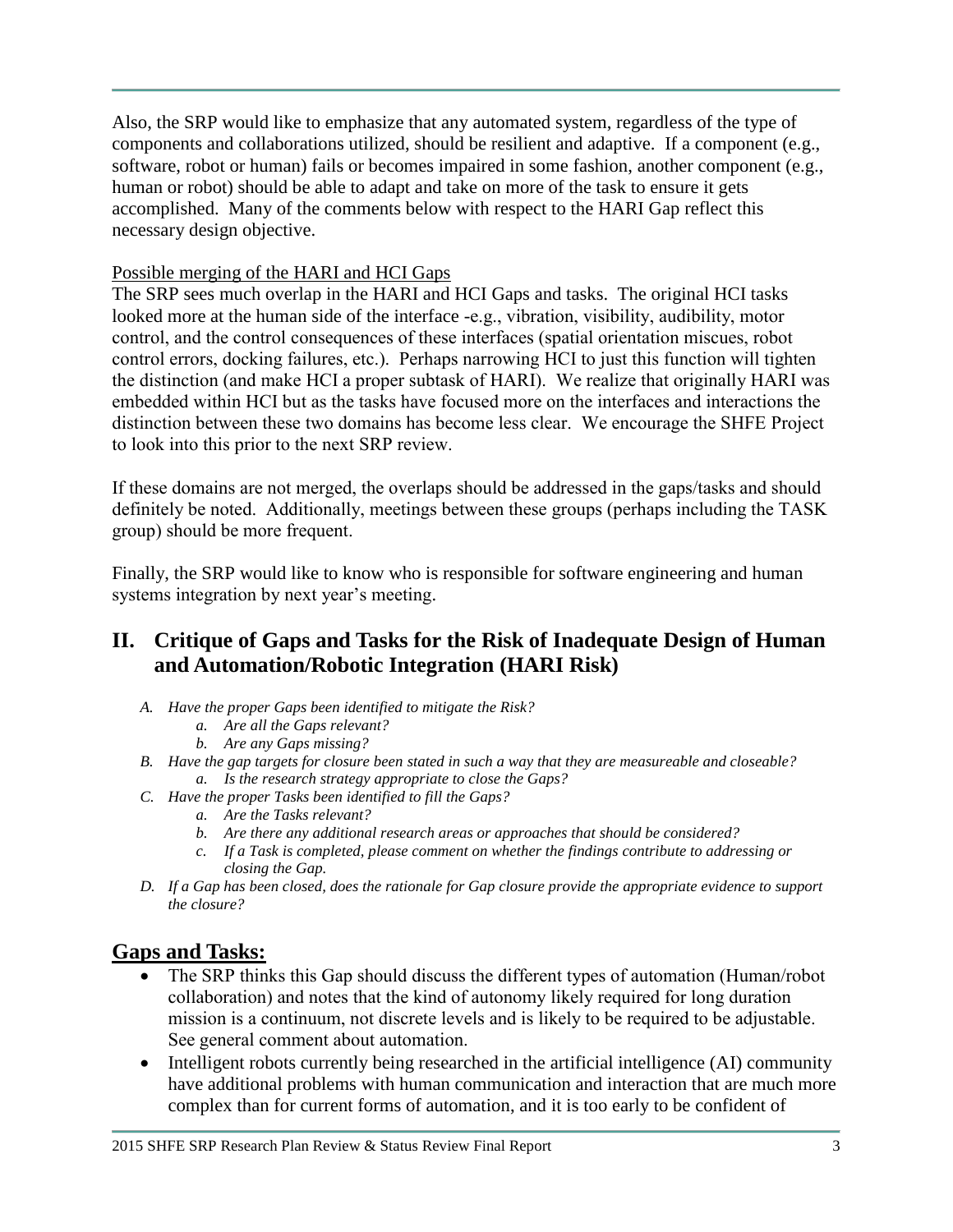research outcomes. Whether this level of automation is or should be included in the HARI effort is a question that needs to be addressed and explicitly answered. For example, better conventional automation may solve many of the problems that would otherwise require human-like intelligence.

**HARI-01: We need to evaluate, develop, and validate methods and guidelines for identifying human-automation/robot task information needs, function allocation, and team composition for future long duration, long distance space missions. (Previously: What guidelines and tools can we develop to enable system designers and mission planners to conduct systematic task/needs analyses at the appropriate level of detail to allocate work among appropriate agents (human and automation)?)**

- The SRP thinks this Gap is appropriate and relevant.
- The SRP recommends removing the word "guidelines" from the Gap title.

## *Tasks:*

- Needs Assessment and Work Allocation Tools for Mission Operations and Procedures Completed Task
- Automation in Procedures: Guidelines for Allocating Tasks for Performance PI: Debra Schreckenghost – TRACLabs, Inc.
- Methods for Objective Robotic Functional Allocation for Exploration Missions Planned Task
- Space Human Factors and Habitability MIDAS-FAST: Development and Validation of a Tool to Support Function Allocation – Completed Task
	- o There is almost no discussion of the current MIDAS-FAST technology. The SRP wonders if this tool can be adopted for wider HARI mission analysis
- Spaceflight Robotic Operations, Allocations, and HARI Design Lessons Learned Planned Task
- Human-Automation-Robotics Allocation Verification Tool Planned Task
	- o The SRP thinks this task is central to the success of HARI design. Can the planned task be broadened to consider aspects that overlap HCI function allocation, too? There is substantial research on that and the SRP thinks both should begin with a literature review. Planning robotics missions will involve HCI.
- Quantifying and Developing Countermeasures for the Effect of Fatigue-Related Stressors on Automation Use and Trust During Robotic Supervisory Control – PI: Debra Schreckenghost – TRACLabs, Inc.

**HARI-02: We need to develop design guidelines for effective human-automation-robotic systems in operational environments that may include distributed, non-collocated adaptive mixed-agent teams with variable transmission latencies. (Previously: How can performance, efficiency, and safety guidelines be developed for effective information sharing between humans and automation, such that appropriate trust and situation awareness is maintained?)**

- The SRP thinks this Gap is appropriate and relevant.
- The SRP thinks that the designs of autonomous operations for long-term spaceflight are missing from this Gap.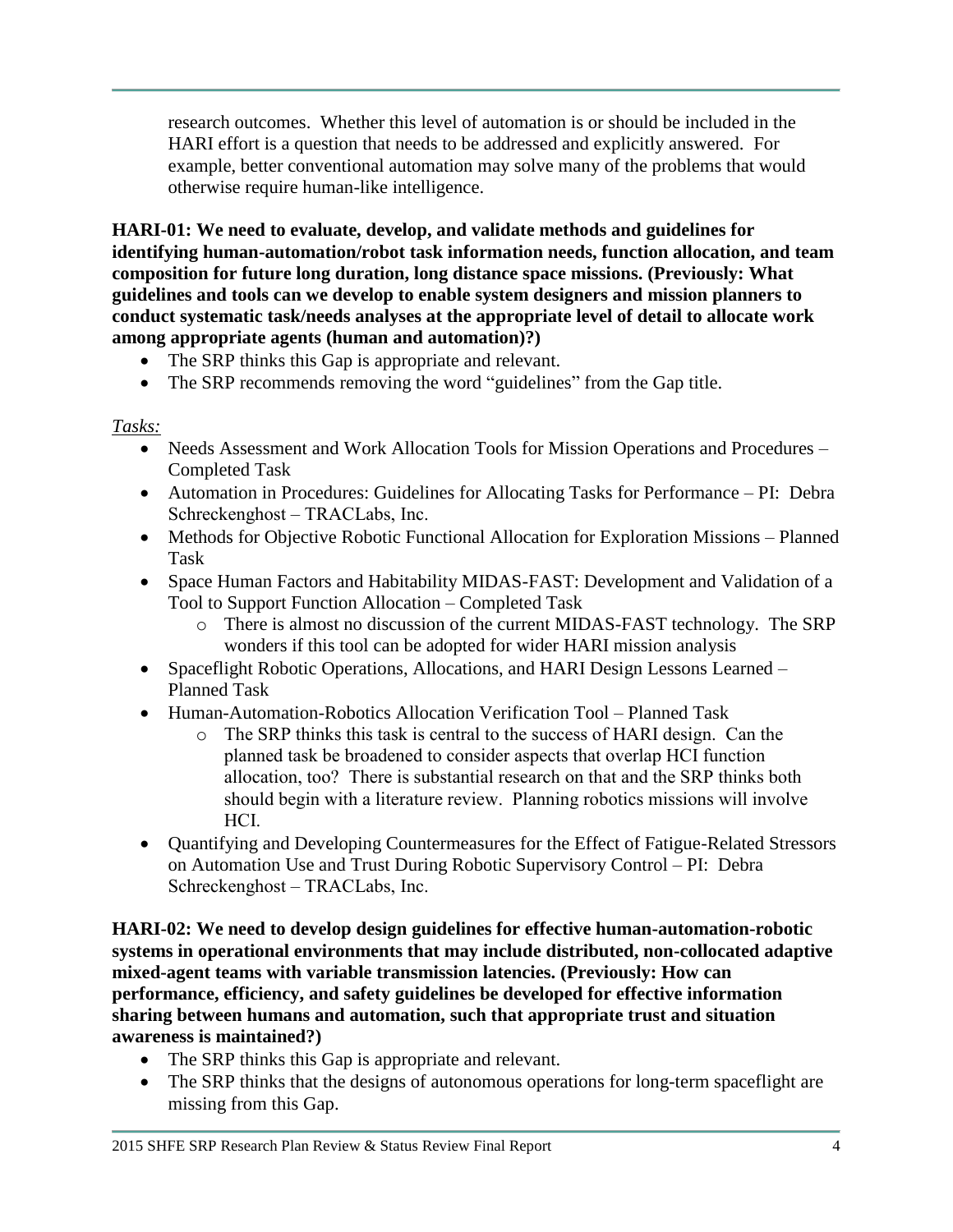- The SRP recommends rethinking the framework of how robotics and automation should be put together and thought about together. See the Executive Summary/Overall Evaluation (Section I above).
- There is no unique requirement for tele-automation. If it works on Earth, will it automatically work on Mars?
- The SRP suggests an integration/discussion between the NASA Jet Propulsion Laboratory (JPL) (robotics expertise), HRP SHFE (human aspect) and NASA Langley Research Center (LaRC) (drone expertise).
- The SRP recommends adding a task dealing with safety. A literature review in this area should be carried out and should include work in both industrial and non-industrial robotic applications as well as the relevant standards (e.g., American National Standards Institute/Robotics Industries Association (ANSI/RIA) R15.06 - the Industrial Robot Safety Standard, which adopts the International Organization for Standardization (ISO) 10218 robot safety standards). Of particular interest may be the current standardization efforts for safety of collaborative robots: see the ISO/TS 15066 technical specification and the ongoing efforts from the various Joint Working Groups between the International Electrotechnical Commission (IEC) and ISO (under the ISO Technical Committee (TC) 184/Subcommittee (SC) 2).

- Assessing and Mitigating the Impact of Transmission Delays on Teleoperations Completed Task
- Assessment, evaluation, and development of methodologies, metrics, and tools available for use in multi-agent (human and robotic) teaming – Completed Task
- Design tools for automation architectures in support of distributed control teams Planned Task
- Multimodal Augmented Displays for Surface Telerobotic Missions PI: Elizabeth Wenzel, Ph.D. – NASA Ames Research Center
	- o It was not clear to the SRP that this task is meaningful or new (as research). Perhaps it just required better motivation for the specific NASA mission applications anticipated.
- Information Visualization and Controls for HRI Planned Task
- Quantification and Mitigations for Loss of Situation Awareness during Transitions between Levels of Automation – Planned Task
	- o The SRP recommends doing a literature search for this.
	- o The SRP also suggests changing this task name to match what is being done.
- Advanced Displays for Efficient Training and Operation of Robotic Systems (Robotic Systems-Oman, Completed) – Completed Task
- Task Difficulty Measure for the Design of Telerobotics Space Operations Planned Task
- Command and Control Design for Spacebound Flyers Planned Task
- Command and Control Design for Highly Dexterous Robots Planned Task
- Technology and State of the Art of Spacecraft Automation: Command, Control, and Fault Detection, Isolation, & Resolution – Planned Task
- Enabling Automation for Crew Autonomy: Virtual Ground Controller Planned Task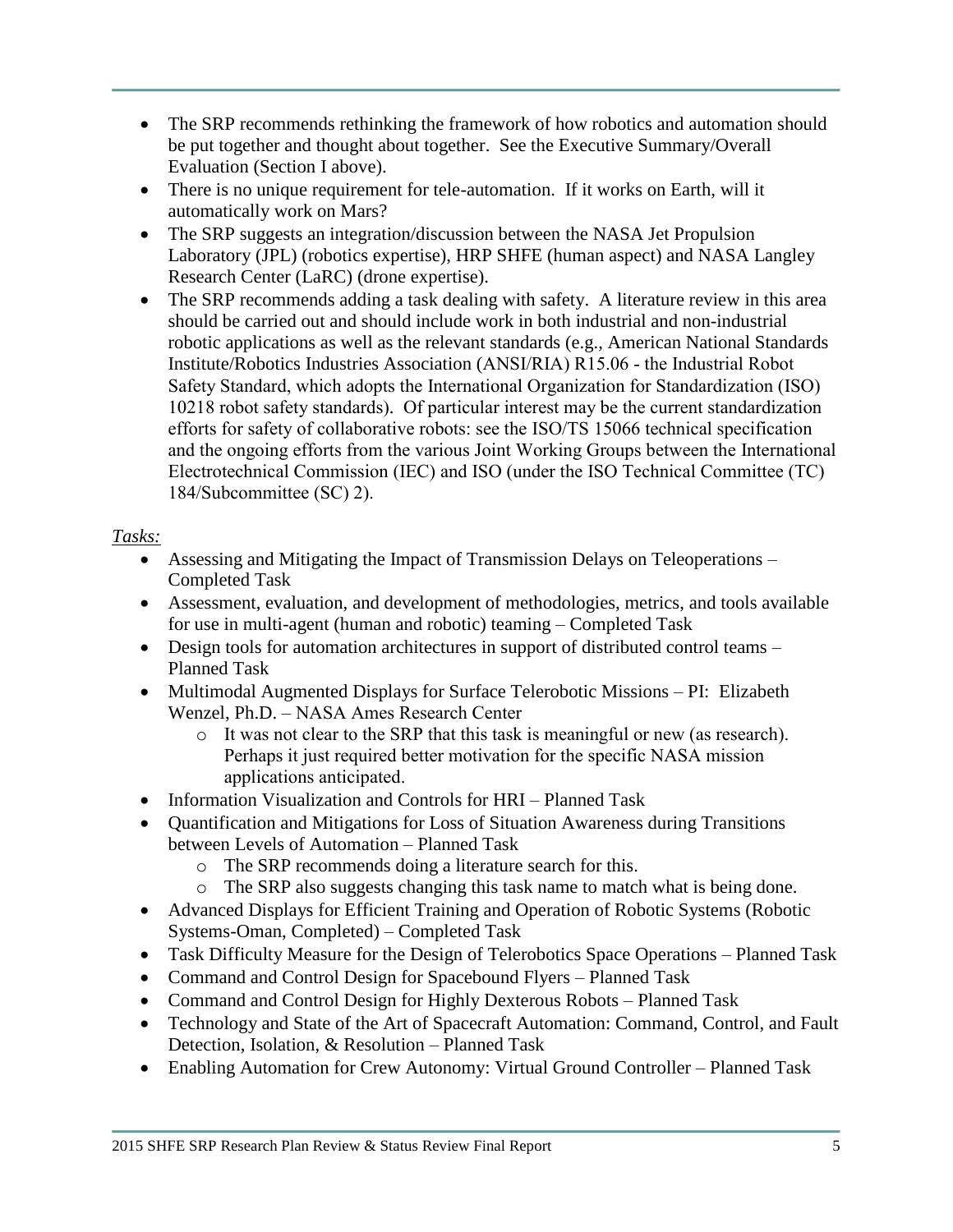**HARI-03: We do not know how to quantify overall human-automation-robotic system performance to inform and evaluate system designs to ensure safe and efficient space mission operations. (Previously: How can performance, efficiency and safety guidelines be developed for appropriate task automation and the effective allocation of tasks between humans and automation?)**

- The SRP thinks this Gap is relevant and appropriate.
- The SRP thinks much of this work can be done as "library work".
- The SRP notes that robotic interaction research funded by the U.S. Army and the Office of Naval Research (ONR) is highly relevant and should be explored in addition to current interaction with Air Force Research Laboratory (AFRL).

## *Tasks:*

- Automation Trust and Complacency Planned Task
	- o The SRP thinks this task is very important and needs to be accomplished as soon as possible.
	- o This task impacts how the human/robot tasks get allocated.
	- o Research in this area is also being funded by the U.S. Army and ONR.
- Evidence-based Metrics Toolkit for Measuring Safety and Efficiency in Human-Automation Systems – PI: Eduardo Salas, Ph.D., University of Central Florida
- Metrics and Methods for Real-Time Task Performance Assessment PI: Kevin Duda, Ph.D., The Charles Stark Draper Laboratory, Inc.
- Mixed-Agents System Performance Methods and Measures Planned Task
- Verification Tools for Successful Human-Automation Integration in Operational Space Systems – Planned Task
- Verification Tools for Successful Human-Robotic Integration in Operational Space Systems – Planned Task
- Automation Interface Design Tools Development Completed Task
- Human Automation Interactions and Performance Analysis of Lunar Lander Supervisory Control – Completed Task
- Effective On-Board Training for Dynamic Operations Planned Task

## **SHFE-HARI-04: What are the effects of the delays typical of different mission regimes on teleoperations and how do we mitigate these effects? (MERGED with SHFE-HARI-02)**

• The SRP thinks this Gap is relevant and appropriate.

### *Task:*

 Assessing and Mitigating the Impact of Transmission Delays on Teleoperations – Completed Task

### **HARI-04: We need to identify and scope the critical human-automation/robotic mission activities and tasks that are required for future long duration, long distance space missions. (formerly SHFE-HARI-05)**

• The SRP thinks this Gap is relevant and appropriate.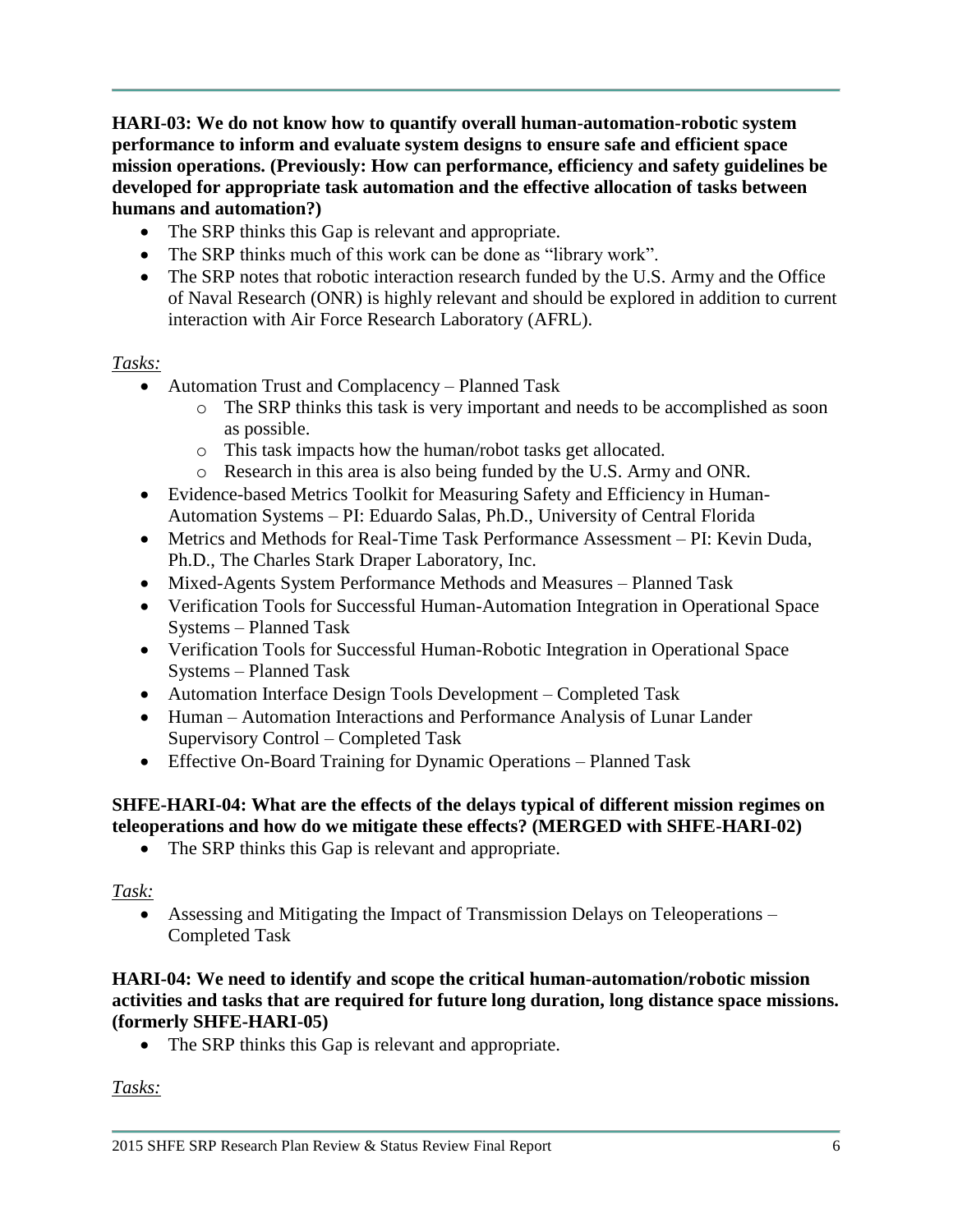- Human-automation and Robotic Integration Design Reference Mission Task Scoping Planned Task
- Human-automation and Robotic Integration Trade Study Analysis Planned Task

# **III. Critique of Gaps and Tasks for the Risk of Inadequate Human-Computer Interaction (HCI Risk)**

- *A. Have the proper Gaps been identified to mitigate the Risk?*
	- *a. Are all the Gaps relevant?*
	- *b. Are any Gaps missing?*
- *B. Have the gap targets for closure been stated in such a way that they are measureable and closeable? a. Is the research strategy appropriate to close the Gaps?*
- *C. Have the proper Tasks been identified to fill the Gaps?*
	- *a. Are the Tasks relevant?*
	- *b. Are there any additional research areas or approaches that should be considered?*
	- *c. If a Task is completed, please comment on whether the findings contribute to addressing or closing the Gap.*
- *D. If a Gap has been closed, does the rationale for Gap closure provide the appropriate evidence to support the closure?*

# **Gaps and Tasks:**

- The SRP thinks the Risk may need to be broader to include more about the importance of teamwork. The lack of interoperability among systems may be an HCI Risk because it creates usability problems for teamwork and error opportunity by forcing crew to perform overhead tasks for summary/transcription of information sharing. The SRP recommends (if possible) NASA put someone on the Standards Coordinating Council for interoperability.
- The SRP thinks the majority of the Gaps are relevant and appropriate to mitigate the Risk.
- There are some Gaps the SRP thinks are missing and some that lack focus. There appears to be too much reliance on guidelines as deliverables rather than on models that support tradeoffs of different design options and are detailed enough to specify what needs to be implemented in the system functions and user interface.
- Standards like Object Management Group's (OMG) Business Process Modeling Notation define model contents in terms of data types. The scope of an HCI design can be defined in terms of the Conceptual Work Product it must create and the context where the work will be performed.
- The SRP thinks the information the models need to contain needs to be identified based on the question the model is trying to answer and then identify how it will be used.
- The HCI work seems heavy on the display side and not as focused on controls. The SRP thinks controls will be an issue – fine motor control, vibration impact.
- The SRP thinks user centered design (UCD) must be an integral part of the systems design effort. In order to achieve human-systems integration, the users' procedures must be designed as carefully as the machine's because they must all work together in a complementary way to produce the needed conceptual work product. Concurrent engineering methods for this are described in the literature. Concurrent engineering techniques address this by using design representations that allow each of the two (or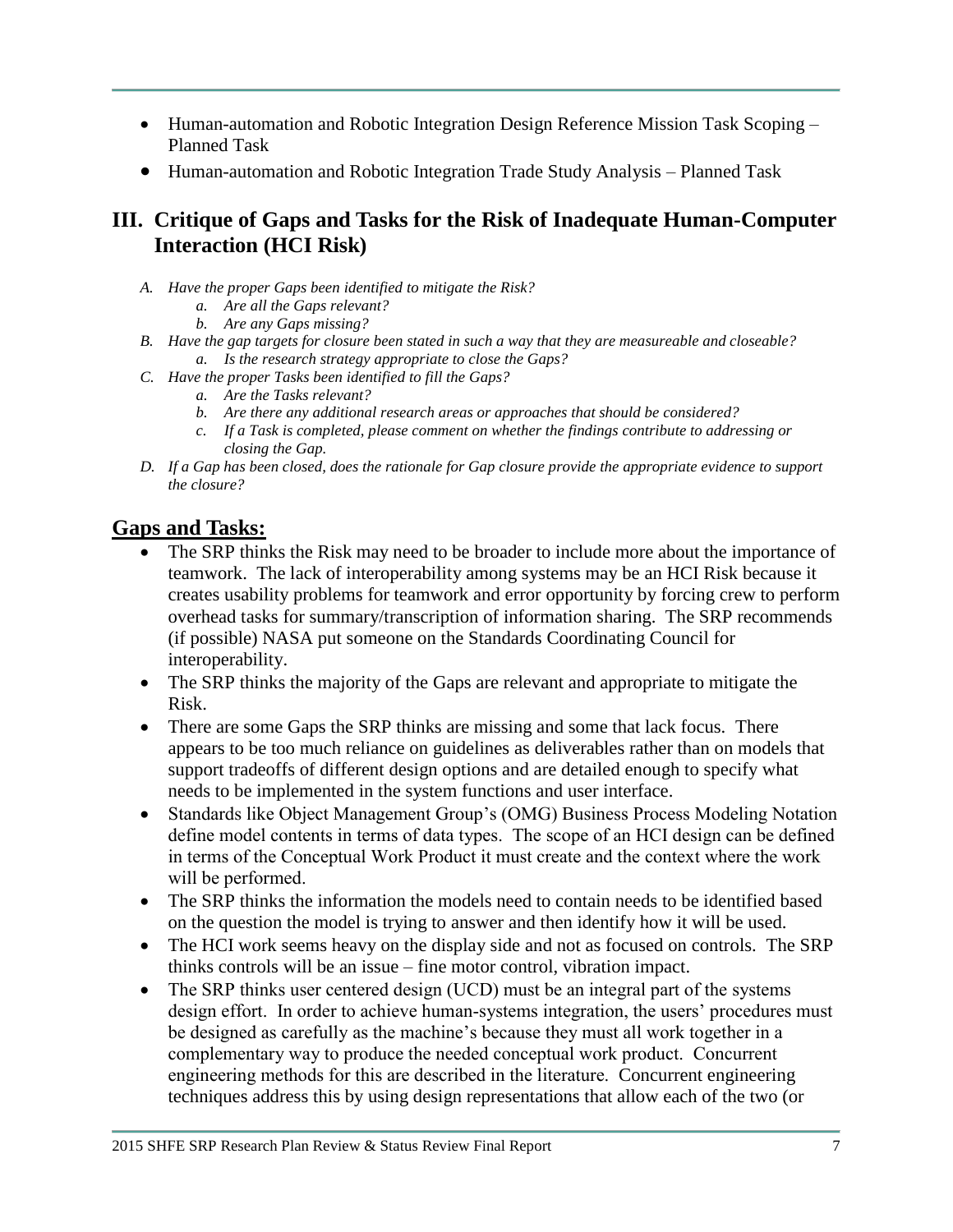more) perspectives to understand how a design decision in one will affect the other, then proceed iteratively to converge on a single design that "satisfies" both.

- Working with MPTASK-02 is a good place to start. The bulk of the studies are taskspecific. The SRP thinks that given the lack of current knowledge about the missions/processes/tasks to be supported that the focus should be more on a user-oriented "front end analysis".
- Missing Gap: as with HARI, function allocation is a major design decision that should precede user interface design. Generally, the HCI Gaps focus too narrowly on the user interface. Information architecture and function allocation must also have major impact crew task/process performance requirements. If they don't satisfy crew performance needs they can't be fixed in user interfaces.
- HCI-05 Gap is too narrow: HCI evaluation also needs verification of effectiveness and safety of large complex systems, and from a practical standpoint to verify equivalence of design options to enable tradeoff analyses.
- Overall, it is difficult to see how the tasks for HCI-03 add up to address the Gap. For all HCI gaps it will really help relate tasks to gaps if the task descriptions state the question it is trying to answer. The questions may also reveal tasks that can do double or even triple-duty, e.g., for HARI, MPTASK or training.
- Overall, the organization of HCI Gaps and tasks would benefit by mapping them to the structure of [ISO 9241-210:2010](http://www.iso.org/iso/home/store/catalogue_ics/catalogue_detail_ics.htm?csnumber=52075) (superseded ISO 13407).

## **HCI-01: We need to understand the effects of vibration and acceleration on crew task performance, and how those effects can be mitigated? (Previously SHFE-HCI-01 - What are the effects of vibration and acceleration on crew task performance and how can those effects be mitigated?)**

• The SRP thinks this Gap is relevant and appropriate.

## *Tasks:*

- Effects of Vibration on Performance in a Spacesuit Planned Task
- Analysis of Vibration data from Orion Exploration Mission 1 (EM1) Planned Task
- Robust Human-System Interface Design for Spaceflight-Induced Environments (Interface Design-Stone, Completed) – Completed Task

## **HCI-02: We need to understand what aspects of cognitive function and fine motor skills change during long-duration missions and how these changes affect task performance. (was SHFE-HCI-02)**

- The SRP thinks this Gap is relevant, but it is not clear what the cognitive aspect of the Gap is.
- The Behavioral Health and Performance (BHP) Element is looking at autonomy in longduration flights and different types of workload measures.

- Effects of Long-duration Microgravity on Fine Motor Control Skills PI: Kritina Holden, Ph.D., NASA Johnson Space Center
- Effects of Attentional Variations and Cognitive Load on Long-duration Task Performance – Planned Task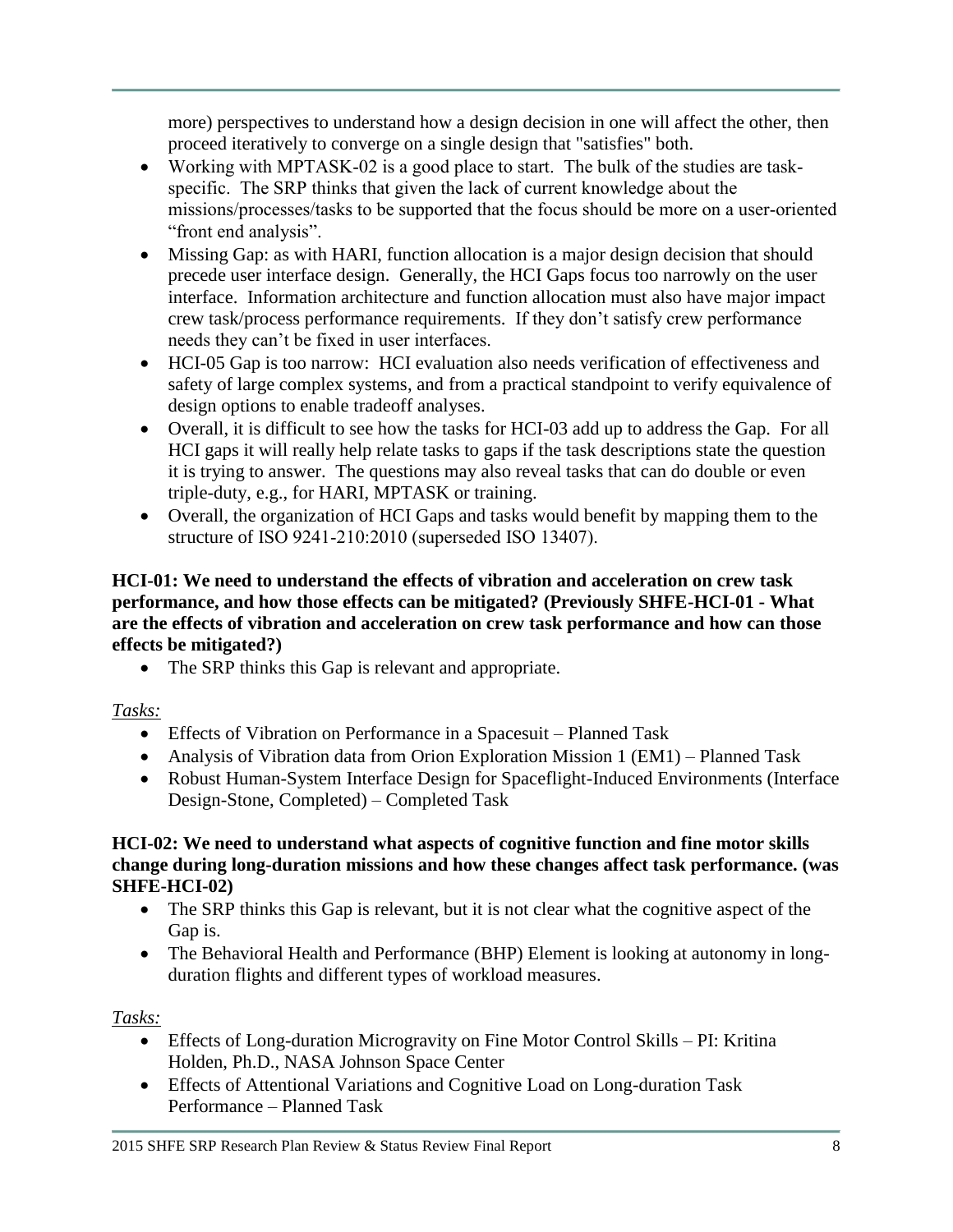- Cognitive Scoping Planned Task
- $\bullet$  Interactive Cognitive Aids Planned Task

**HCI-03: We need HCI guidelines (e.g., display configuration, screen-navigation) to mitigate the performance decrements and operational conditions of long duration spaceflight. (Formerly SHFE-HCI-03)**

- The SRP does not think this is a Gap. This Gap covers traditional human factors for spaceflight.
- The SRP recommends changing the gap title to: "*We need HCI requirements guidelines (e.g., display configuration, screen-navigation) to mitigate the performance decrements and operational conditions of long duration spaceflight."*
- The task for Interactive Cognitive Aids is duplicated in HCI-02.
- Several of the tasks, such as Bedrest and Spaceflight Effects appear to need close coordination with the BHP Element.

- Advanced multimodal solutions for information presentation Planned Task
- Analog Validation of Multimodal Information Systems Planned Task
- Speech Alarms Pilot Study PI: Aniko Sandor, Ph.D., NASA Johnson Space Center
- Multimodal Augmented Displays for Surface Telerobotic Missions PI: Elizabeth Wenzel, Ph.D., NASA Ames Research Center
- Displays and Controls Interfaces Completed Task
- Enhancement of Spatial Orientation Capability of Astronauts on the Lunar Surface Completed Task
- Information Presentation Controls Technology Survey and Testing Completed Task
- Information Presentation Displays Development (Visual and Auditory) Completed Task
- Information Presentation Electronic Procedures and Fault Management Completed Task
- Information Presentation Human Performance Modeling Completed Task
- Modeling and mitigating spatial disorientation in low g environments Completed Task
- Sensorimotor Displays and Controls to Enhance the Safety of Human/Machine Completed Task
- Developing Predictive Measures of Sensorimotor Adaptability to Produce Customized Countermeasure Prescriptions (Bloomberg) – PI: Jacob Bloomberg, Ph.D., NASA Johnson Space Center
- Bed Rest as a Spaceflight Analog to Study Neurocognitive Changes: Extent, Longevity, and Neural Bases (Seidler) – PI: Rachael Seidler, Ph.D., University of Michigan
- Spaceflight Effects on Neurocognitive Performance: Extent, Longevity, and Neural Bases (NeuroMapping-Flight-Seidler, Active) – PI: Rachael Seidler, Ph.D., University of Michigan
- The Relative Benefits of the Auditory, Visual and Tactile Channels for Obstacle Avoidance During Surface Exploration Missions – Planned Task
- Task Analysis Visualization Tools Planned Task
- Procedure Selection for Tasks Planned Task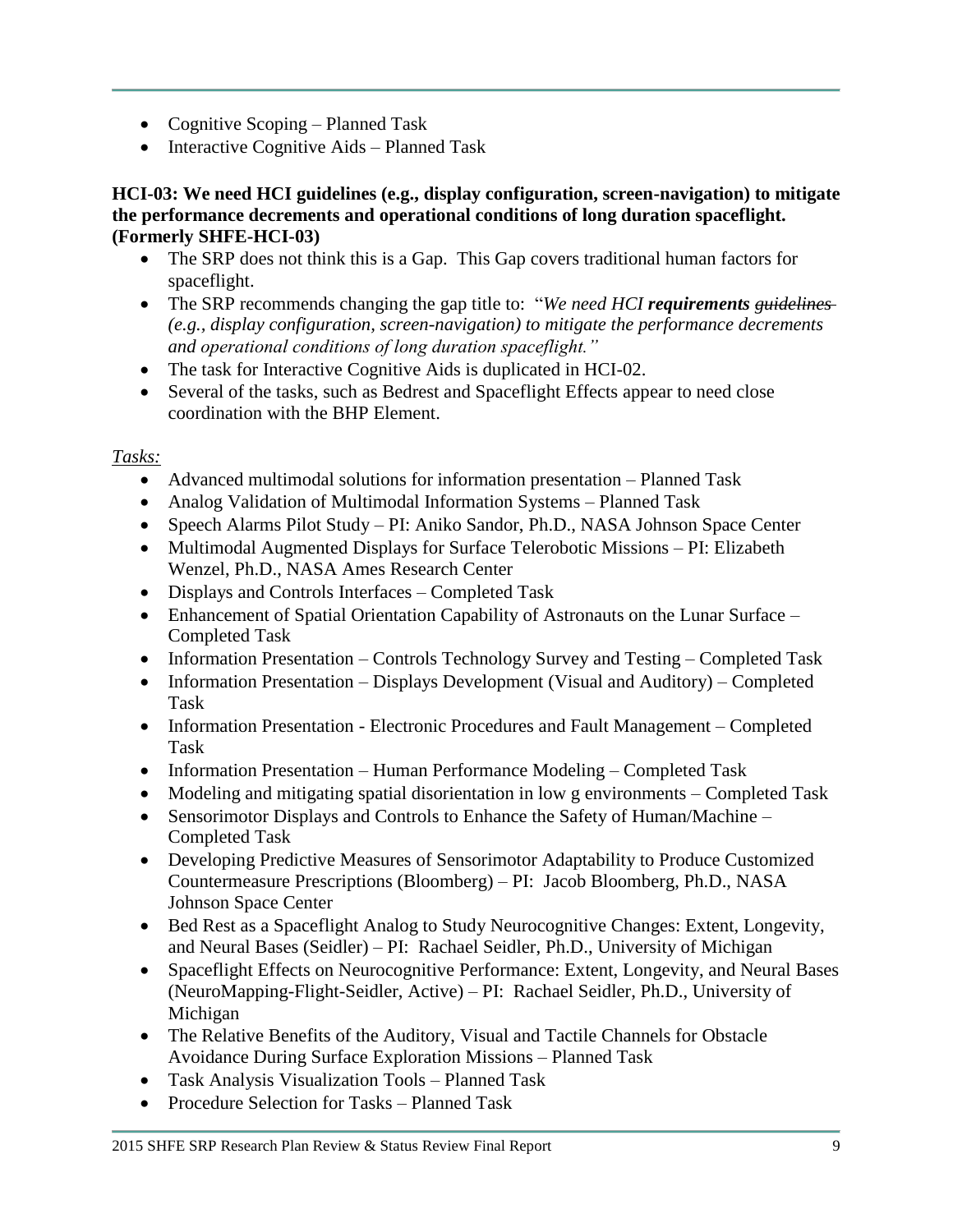- Evaluation of Crew-Centric Onboard Mission Operations Planning and Execution Tool PI: Steven Hillenius, Ph.D., NASA Ames Research Center
- Communication tools for scheduling Planned Task
- Interactive Cognitive Aids Planned Task

## **HCI-04: We need to understand how emerging multi-modal and adaptive display and control technologies are best applied to the design of HCI for proposed long-duration DRM (Design Reference Missions) operations. (Was SHFE-HCI-04)**

- The SRP thinks this is a technology acquisition Gap.
- This Gap also means tracking and anticipating where new user interface (UI) technology will be by the date of the infrastructure freeze so they know how to design effectively with it (e.g., sensor suites of internet-of-things may replace input technologies of conventional user interfaces).
- The SRP does not think the title of the Gap matches what is being done.
- The SRP does not think multi-modal/speech alarms are the point of the Gap, but rather how HCI design can be adapted for long duration spaceflight.

## *Tasks:*

- Tech Watch for Improving HCI in Next-Generation Missions-1 Planned Task
- Tech Watch for Improving HCI in Next-Generation Missions-2 Planned Task
- Tech Watch for Improving HCI in Next-Generation Missions-3 Planned Task
- Tech Watch for Improving HCI in Next-Generation Missions-4 Planned Task
- Tech Watch for Improving HCI in Next-Generation Missions-5 Planned Task

### **HCI-05: We need verifiable requirements that specify standard measurement techniques and metrics for evaluating the quality of user interfaces with specific attention to the usability and evolvability of an interface. (Was SHFE-HCI-05)**

- The SRP thinks the term "verifiable requirements" should be defined as "the requirements should be stated in a way that allows the design to be evaluated against them to determine if the design satisfies the requirements." The Gap Rationale says "long-duration", but the SRP thinks this is important for any mission.
- The SRP thinks there is significant literature on this topic.
- The SRP recommends using the common industry standard ISO 25062 for usability testing.
- The SRP thinks ISO 25062 should become part of NASA's solicitation process to ensure that equipment and systems can be operated successfully by qualified crew.
- The SRP thinks the "Targets for Closure" for this Gap ("verifiable requirement") are appropriate.
- The SRP strongly recommends replacing guidelines with models that support tradeoff studies and can be translated more directly into implementation.
- The SRP thinks this Gap needs to be expanded to include the state-of-the-art in modeling efforts and determine what is specific in a Mars mission that isn't supported.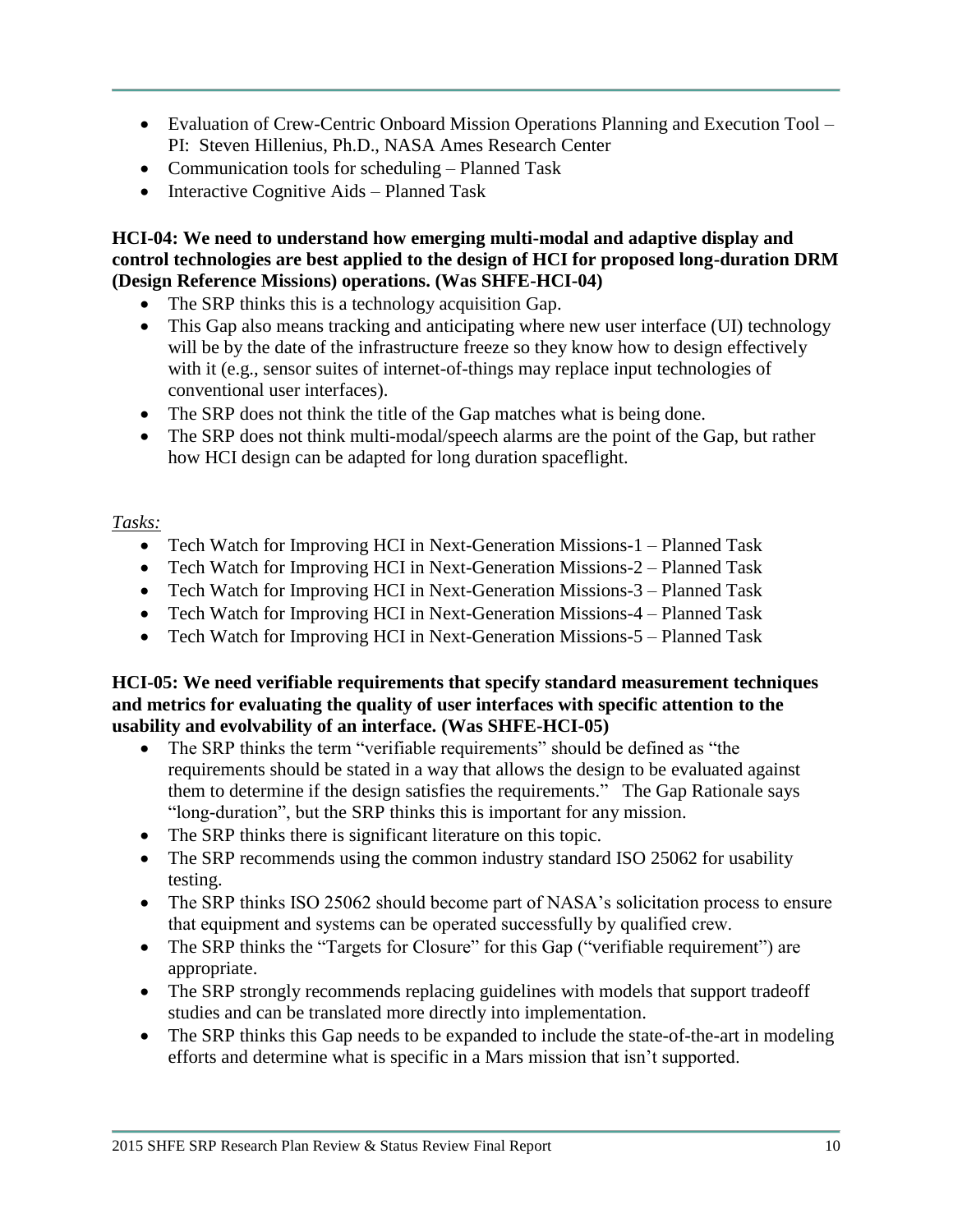## *Tasks:*

- Human Factors Analysis Support Tool (H-FAST) Phase III Completed Task
- Human Factors Analysis Support Tool (H-FAST) Completed Task
- Usability Evaluation Completed Task
- Human-Centered Design in an Agile Process Planned Task

### **HCI-06: We need guidelines to ensure crewmembers receive all of the information required to accomplish necessary tasks in a timely fashion, even when operating autonomously. (Was SHFE-HCI-06)**

- The SRP thinks this Gap is relevant and appropriate.
- The SRP encourages consistent interfaces for guidelines.
- The SRP thinks this Gap also needs to address having the necessary situation awareness during semi- autonomy/autonomy.
- This Gap is closely related to the HARI and Train Risks.
- The SRP thinks there is a task missing related to not knowing how to design HCI for effective teamwork. There may be a need to make teamwork its own Gap or at the very least, collaborate with the BHP Element Team group to address this.

- Long-duration Information Systems Planned Task
- Electronic Procedures for Crewed Missions Beyond Low Earth Orbit (LEO) PI: Kritina Holden, Ph.D., NASA Johnson Space Center
- Long-duration Information Systems Validation Planned Task
- Validation of Autonomous information system flight Planned Task
- Electronic Procedures for Autonomous Crews Analog Validation Planned Task
- Electronic Procedures Validation Orion Planned Task
	- o The SRP was told by the SHFE Project that the Astronaut Office has a big impact on the Orion display development team. The SRP agrees that the astronauts should definitely be involved in the design process but notes that their input should be weighted and integrated with the best practices in human factors/ergonomics. While past experience is an integral part of the design, it should not be the sole determinate of an HCI/HARI system facilitating future, unknown applications. This is an example of the use of where tradeoff analysis should be used to determine design decisions.
- Advanced Procedures Consortium Planned Task
- Task Analysis Visualization Tools Planned Task
- Procedure Selection for Tasks Planned Task
- Design and Evaluation of Automated Electronic Checklists for Robotics Operations PI: Charles Oman, Ph.D., Massachusetts Institute of Technology.
	- o The SRP thinks there should be a NASA Standard for electronic checklists that is developed with HARI, HCI and MPTASK. The gap seems to be the integration with knowledge sources, both data and procedures. The medical domain could be the focus problem, as it requires a complex mix of training (skills and skill development), knowledge (terms, symptoms, consequences), decision-making (opportunistic treatments based on resources), and evaluating/handling multiple possible outcomes.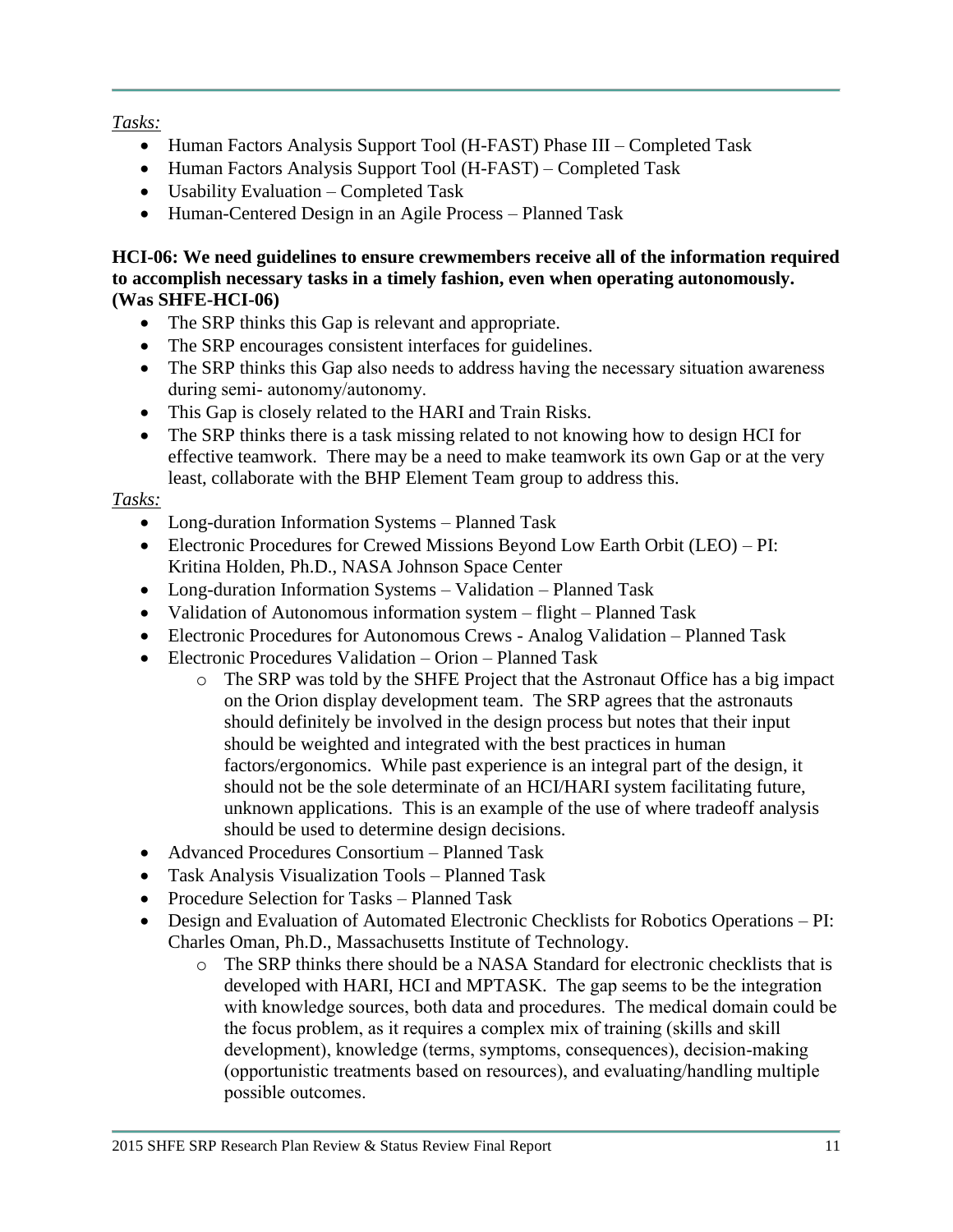o Tech Watch here should include the burgeoning area of online courses and whether or how these can be mapped to or adapted for spaceflight use.

### **SHFE-HCI-07 (SM11): Can crewmember spatiomotor abilities be more accurately predicted and countermeasures and training techniques developed to mitigate spatial disorientation during spaceflight? (Merged with HCI-03)**

*Tasks:*

- Enhancement of Spatial Orientation Capability of Astronauts on the Lunar Surface Completed Task
- Modeling and mitigating spatial disorientation in low g environments Completed Task

### **HCI-07: We need to define the acceptable level of risk for HCI performance relative to terrestrial baselines. (Was SHFE-HCI-08)**

 Although a relevant Gap, the SRP thinks this Gap should be combined with Gap HCI-02 – difference between terrestrial and long duration missions.

## *Tasks:*

- A Research Roadmap Approach to Defining the Risk of Inadequate HCI Planned Task
- Operational Knowledge/Evidence Phase 1 Planned Task
- Operational Knowledge/Evidence Phase 2 Planned Task
- Operational Knowledge/Evidence Phase 3 Planned Task

# **IV. Critique of Gaps and Tasks for the Risk of Inadequate Mission, Process and Task Design (MPTask Risk)**

- *A. Have the proper Gaps been identified to mitigate the Risk?*
	- *a. Are all the Gaps relevant?*
	- *b. Are any Gaps missing?*
- *B. Have the gap targets for closure been stated in such a way that they are measureable and closeable? a. Is the research strategy appropriate to close the Gaps?*
- *C. Have the proper Tasks been identified to fill the Gaps?*
	- *a. Are the Tasks relevant?*
	- *b. Are there any additional research areas or approaches that should be considered?*
	- *c. If a Task is completed, please comment on whether the findings contribute to addressing or closing the Gap.*
- *D. If a Gap has been closed, does the rationale for Gap closure provide the appropriate evidence to support the closure?*

# **Gaps and Tasks:**

 The SRP thinks that these Gaps have significant overlap. Moreover, there are numerous well-established and basic industrial engineering methods and tools that may be suitable for measuring performance at all of these levels, especially for MPTask-01 and MPTask-02. The SRP suggests starting with the work measurement literature for task and process level performance; the engineering management literature could provide insight into how to assess mission-level performance.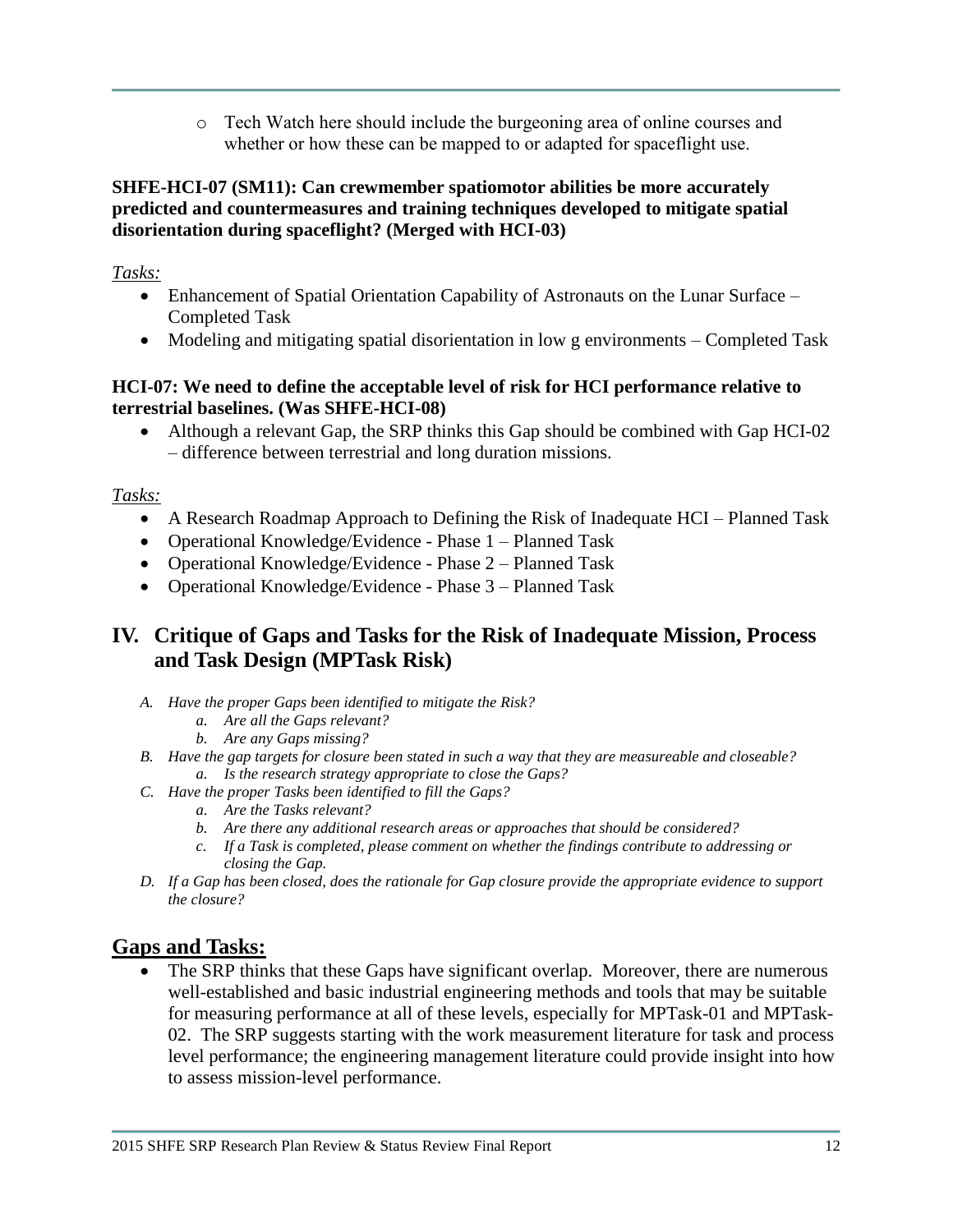- The SRP also would encourage more specificity when discussing cognitive tasks and cognitive load. Are they referring to a classification scheme in which the characteristics/parameters of "cognitive" tasks are described as opposed to "perceptual" or "motor" tasks? The SRP is also unsure of their working definition of "cognitive load." Again, a literature search is needed in these areas.
- The SRP suggests exploring the area of augmented cognition with respect to monitoring task or process performance in a human-machine system but cautions that this is an area in which the validation research has not kept up with the technological advances. For example, while there has been progress made in the physiological monitoring of workload, little effort has been directed toward understanding how and when this should drive dynamic changes in the interface/function allocation or how these changes may affect the human operator.

### **MPTASK-01: We need methods and tools to collect measures of mission, process, and task performance. (Previously SHFE-TASK-01)**

- The SRP thinks this Gap is relevant and appropriate but not as a research gap.
- The SRP believes the efforts to develop methods of unobtrusive data collection is both good and appropriate.
- The SRP would argue that the capability to objectively measure  $(1)$  the level of effort,  $(2)$ the quality of the effort, and (3) the inherent difficulty of the mission/process/task needs to be included in the research efforts. Ideally, these measures should be consistent and scalable (i.e., usable at any level: mission, process, or task). In addition, any measurement methods and tools developed also need to be evaluated for effectiveness, validity and reliability.
- AFRL is doing a lot of this work. NASA should attempt to piggyback on what they are doing so as not to duplicate effort.
- NASA LaRC is also doing similar work. The SRP suggests contacting them and having them do the work in their simulators (Randy Bailey).
- The SRP has questions as to how cognitive tasks and cognitive loads are defined see the Executive Summary/Overall Evaluation (Section I above).
- The SRP observed that NASA seems to define workload differently than academia/industry; this is fine as long as their definition is clearly stated.
- The development of task and process measures needs to be coordinated closely with measures for HCI since they often use task performance to evaluate a system or user interface.

- Integration of Workload Metrics as Constraints into NASA Scheduling Tools Planned Task
- Spaceprint: Development and Validation of a Tool to Predict, Evaluate, and Mitigate Excessive Workload Effects – Completed Task
- Workload Tools and Guidelines Completed Task
- Evaluation of Crew-Centric Onboard Mission Operations Planning and Execution Tool PI: Steven Hillenius, Ph.D., NASA Ames Research Center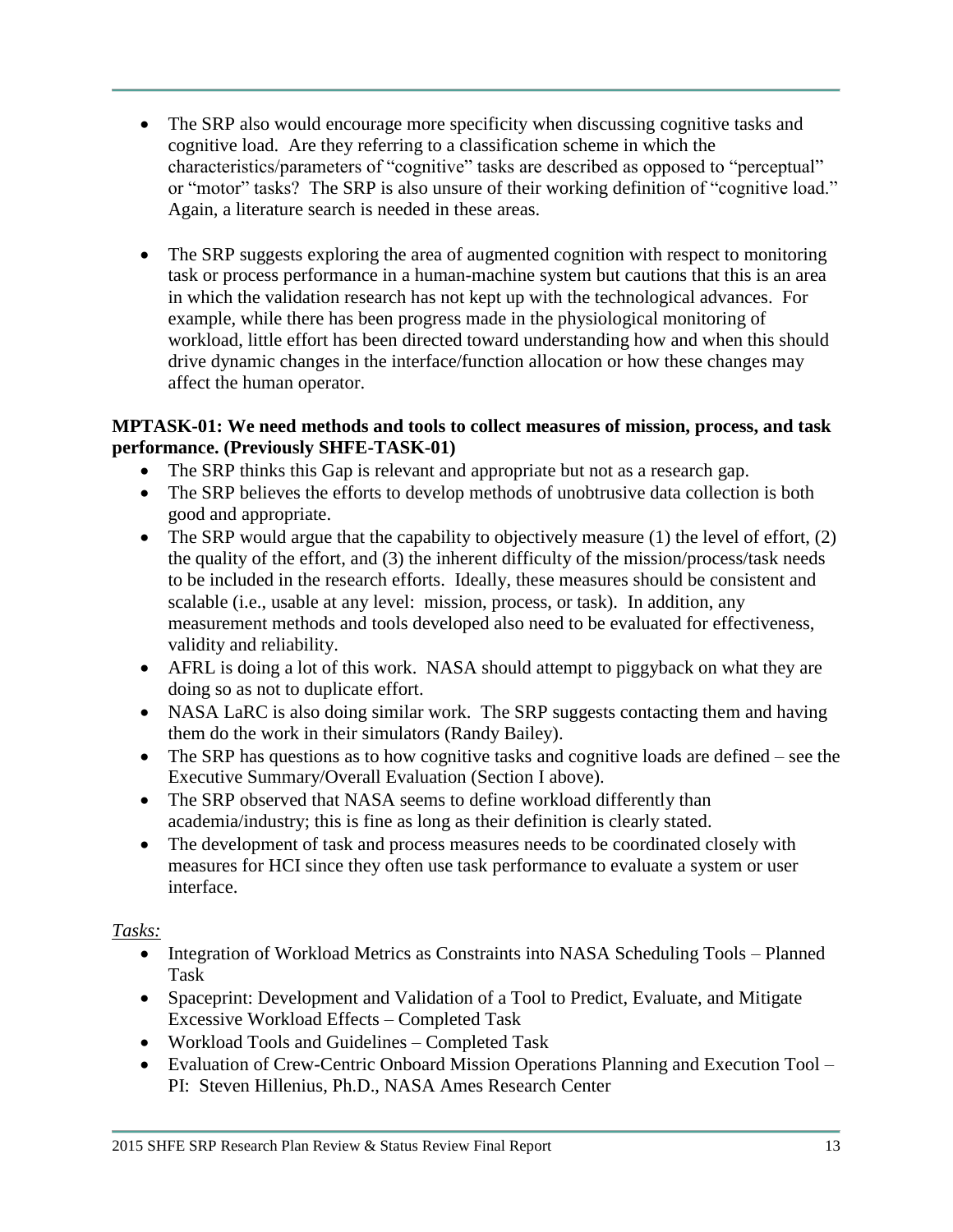- Integrate Workload Measures Questionnaire Planned Task
- Workload, Lighting, Scheduling, and CO2 in Long Duration Mission Analogs Planned Task
- Workload and Scheduling Tools for Long Duration Missions (Research Requirements) PI: Peter Hancock, Ph.D., University of Central Florida
- Workload and Scheduling Tools for Long Duration Missions Planned Task
- Operational Knowledge/Evidence Phase 1 Planned Task
- Operational Knowledge/Evidence Phase 2 Planned Task
- Operational Knowledge/Evidence Phase 3 Planned Task
- In-situ, unobtrusive methods for measuring crew resource management (CRM) and situation awareness (SA) – Planned Task
- In-situ, unobtrusive methods for measuring workload Planned Task
- Validation of unobtrusive Crew Resource Management (CRM), Situation Awareness (SA), and Workload – Planned Task
- Unobtrusive Workload SBIR2 Planned Task
- Long-duration Information Systems Planned Task
- Long-duration Information Systems Validation Planned Task

### **MPTASK-02: We need methods and tools to support mission, process, and task design. (Previously SHFE-TASK-02)**

- Again, the SRP does not feel that this is a research gap.
- The SRP thinks it is difficult to separate the design of the mission, process and task design from the tool being used. Because tools constrain the way they can be used to perform tasks, the tasks and tools to perform them must be engineered concurrently.
- This Gap is definitely related to autonomy.
- The SRP recommends looking at different tools that are applicable need to understand the resources and the constraints.
- For this Gap, the SRP thinks that Business Process Model and Notation (BPMN) is a standard that can be used in the design of teamwork processes. Also, existing tools such as Kieras' GLEAN and Bonnie John's CogTool can be used to represent and evaluate task designs, and by incorporating other tools used in industrial engineering, the analysis can cover non-computer aspects of tasks. Also many of the comments on autonomy are appropriate when discussing dynamic allocation of tasks.

- Human Performance Data Project PI: Jurine Adolf, Ph.D. NASA Johnson Space Center
- Generalizable Skills and Knowledge for Exploration Missions PI: Jack Stuster, Ph.D. Anacapa Sciences, Inc.
	- o The SRP recommends adding a task success requirement to this project.
- Integrating Externally Developed Models into HRP's "Virtual Astronaut" Planned Task
- Advanced Procedures for Autonomous Missions Planned Task
- Inventory Management Planned Task
- Task Analysis Visualization Tools Planned Task
- Procedure Selection for Tasks Planned Task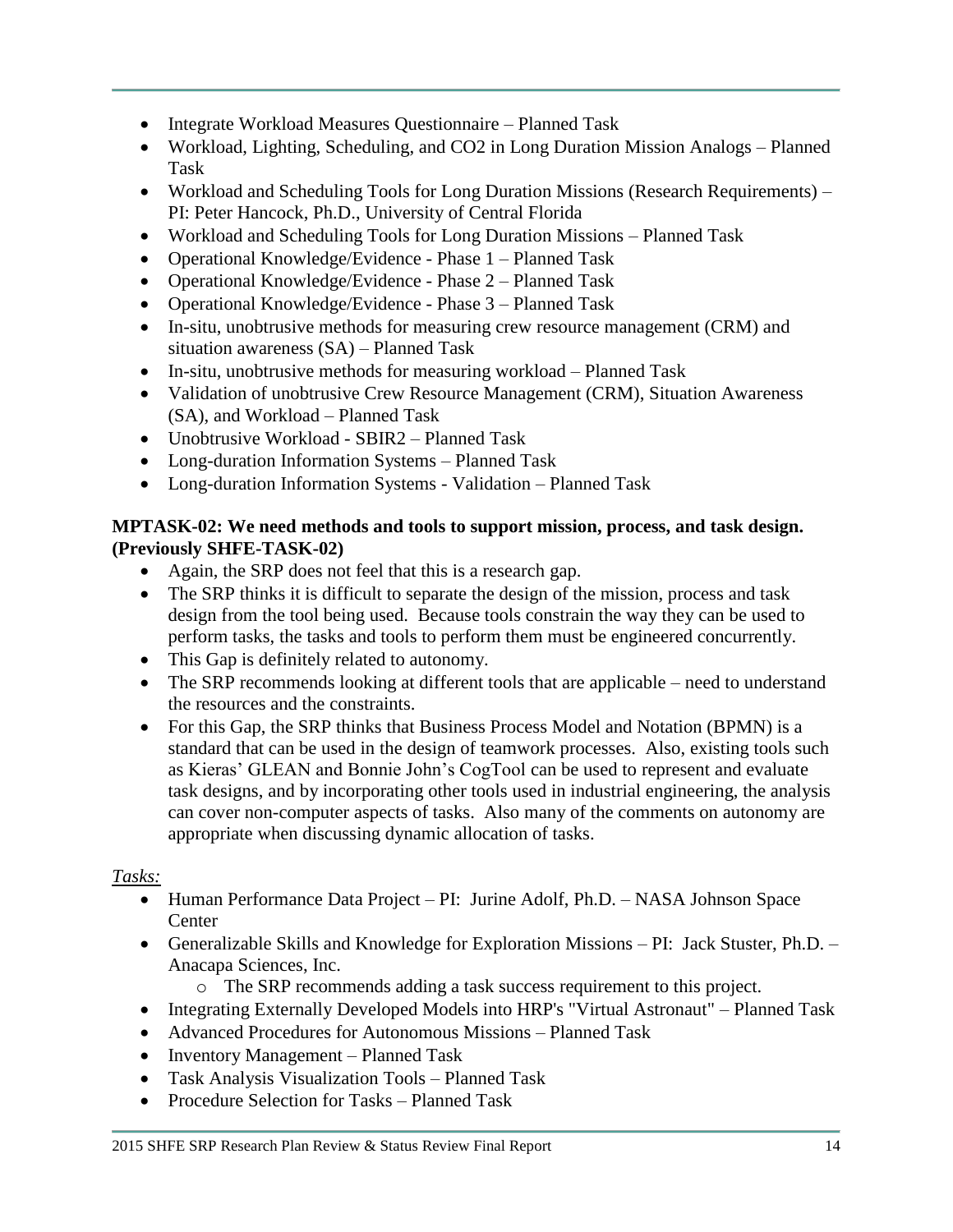- Interactive Cognitive Aids Planned Task
	- o The SRP thinks this task seems totally different than other planned/current tasks.
	- o The SRP thinks this could be part of the Train Risk.
- Electronic Procedures for Crewed Missions Beyond Low Earth Orbit (LEO) PI: Kritina Holden, Ph.D., NASA Johnson Space Center
- Electronic Procedures Validation Orion Planned Task
- Electronic Procedures for Autonomous Crews Analog Validation Planned Task
- Advanced Procedures Consortium Planned Task

## **MPTASK-03: We need methods and tools for planning and dynamic re-planning of crew schedules. (Previously TASK-03)**

- The SRP thinks there is significant confusion between this Gap and Gap MPTask-02. These Gaps are redundant and should be combined.
- The SRP recommends looking at reusable procedures for the design of task should be considered in electronic procedures/training as well.
- Once again, the SRP thinks this is closely related to the issues of function allocation and autonomy.

## *Tasks:*

- Crew Scheduling Tools Completed Task
- Evaluation of Crew-Centric Onboard Mission Operations Planning and Execution Tool PI: Steven Hillenius, Ph.D., NASA Ames Research Center
- Workload, Lighting, Scheduling, and CO2 in Long Duration Mission Analogs Planned Task
- Models to Inform Scheduling Decisions and Implementing Fatigue-Related Countermeasures – Planned Task
- Workload and Scheduling Tools for Long Duration Missions Planned Task
- Workload and Scheduling Tools for Long Duration Missions (Research Requirements) PI: Peter Hancock, Ph.D., University of Central Florida
- Communication tools for scheduling Planned Task

#### **MPTASK-04: We need to identify causal factors and sources of inefficiency related to inventory management and stowage for long-duration missions, as well as processes and tools to mitigate identified issues.**

- The SRP thinks this Gap is relevant and appropriate.
- The SRP thinks this Gap warrants a literature review and is better described as a tool acquisition gap than a research gap. This is a specific problem, which most industrial engineers would address using known tools and methods. In addition, other than the extreme mission duration, this does not seem to be a unique problem – for example, the SRP suspects submariners from any nation might be able to lend further insight into these issues.
- The SRP argues you need to know what tasks are being performed before you can deal with inventory management and stowage.
- Ultimately, the SRP views this as a facility layout problem well-suited for a Small Business Innovation Research (SBIR).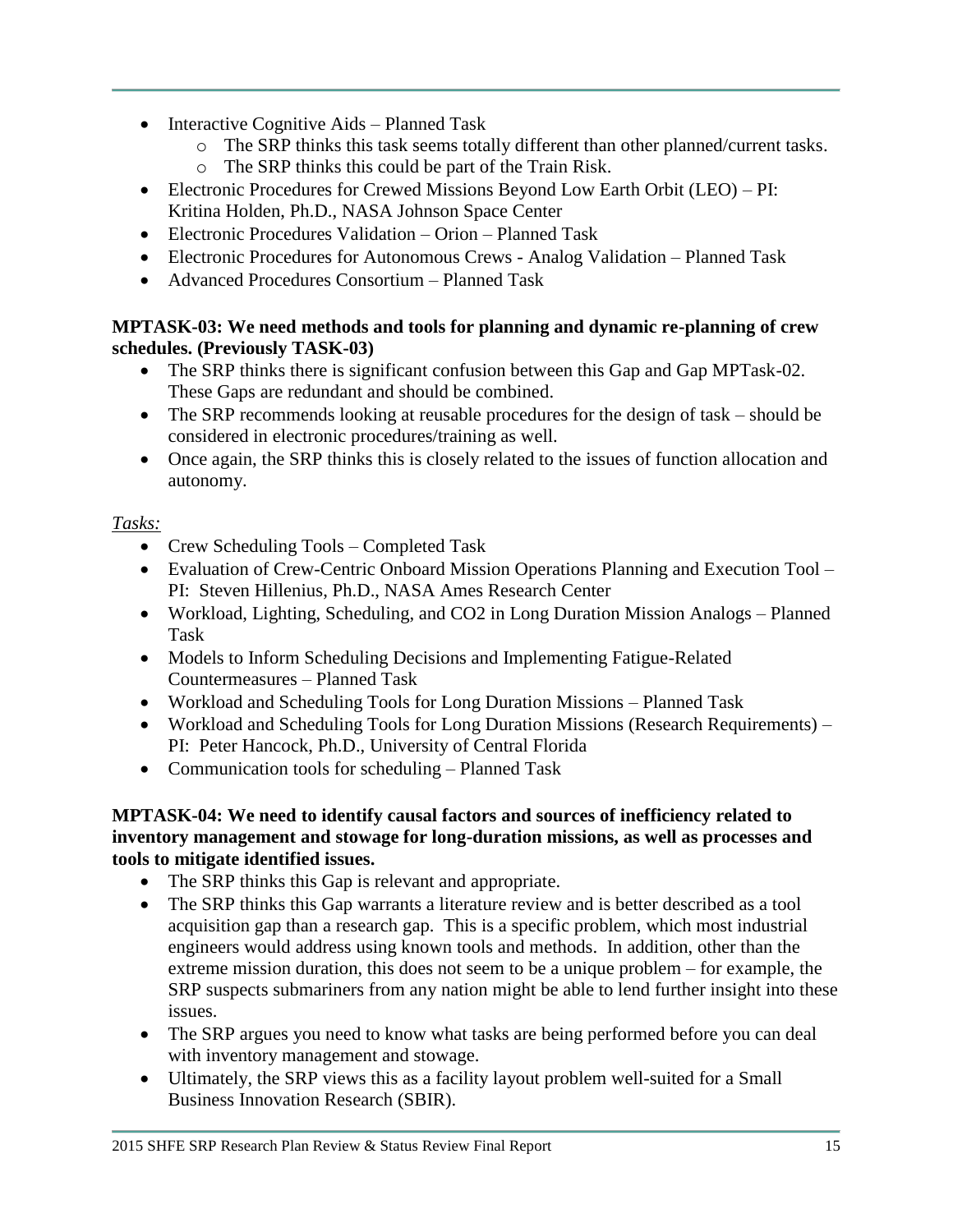## *Tasks:*

- Inventory Management Planned Task
- Inventory Management for Long Duration Missions (LDM) Planned Task

## **V. Discussion on the strengths and weaknesses of the IRP and identify remedies for the weaknesses, including answering these questions:**

- A. Is the Risks addressed in a comprehensive manner?
	- The SRP thinks the Risks are addressed in a comprehensive manner and that both the SHFE discipline is doing a good job at trying to alleviate the Risks.

## **VI. Evaluation of the progress on the HARI, HCI, and MPTask Risks Research Plans since the 2014 SRP meeting**

• The SRP is very impressed with the progress made in the IRP since the 2014 SRP meeting.

# **VII. Additional Comments regarding the Risk of Incompatible Vehicle/Habitat Design (Hab Risk) Status Review**

- The SRP thinks this Risk has changed for the better.
- The SRP is pleased with the interactions with the BHP Element.
- NASA should continue to develop interconnected simulation tools; these would eventually integrate different BHP parameters, work schedules, environmental variables, habitable volume, and psychosocial situations.
- Space is a huge problem and a case needs to be made for more funding in this area. With respect to the Net Habitable Volume (NHV), current efforts seem to focus on modeling current day tasks. But design decisions need to be based on models that utilize a suite of tasks yet to be defined. The SRP suggests that studies should look at multi-purpose space and the cost of reconfiguring space should it be necessary.
- The Hab Risk needs to collaborate closely with MPTask-04 on stowage as this will have a big impact on NHV.
- The SRP understands that the NHV for some fundamental tasks has already been computed. The SRP would like to know for which tasks this has been completed and, whether or not simultaneous tasks have been accounted for. The SRP assumes that NASA has identified some tasks where habitable volume concerns are crucial (e.g., medical procedures, exercise); are there others? We also assume that NASA experience may cover LEO tasks, so what new ones are anticipated for Mars or asteroid missions? Equipment repairs? 3D printing? Inventory access? Specifics would be helpful to understand and scope the problem parameters. In addition, anthropometrics variations impact maneuvers in a volume. Do the NHV models account for this?
- The NHV computational models currently under development appear to encompass a large number of parameters, which from a modeling standpoint can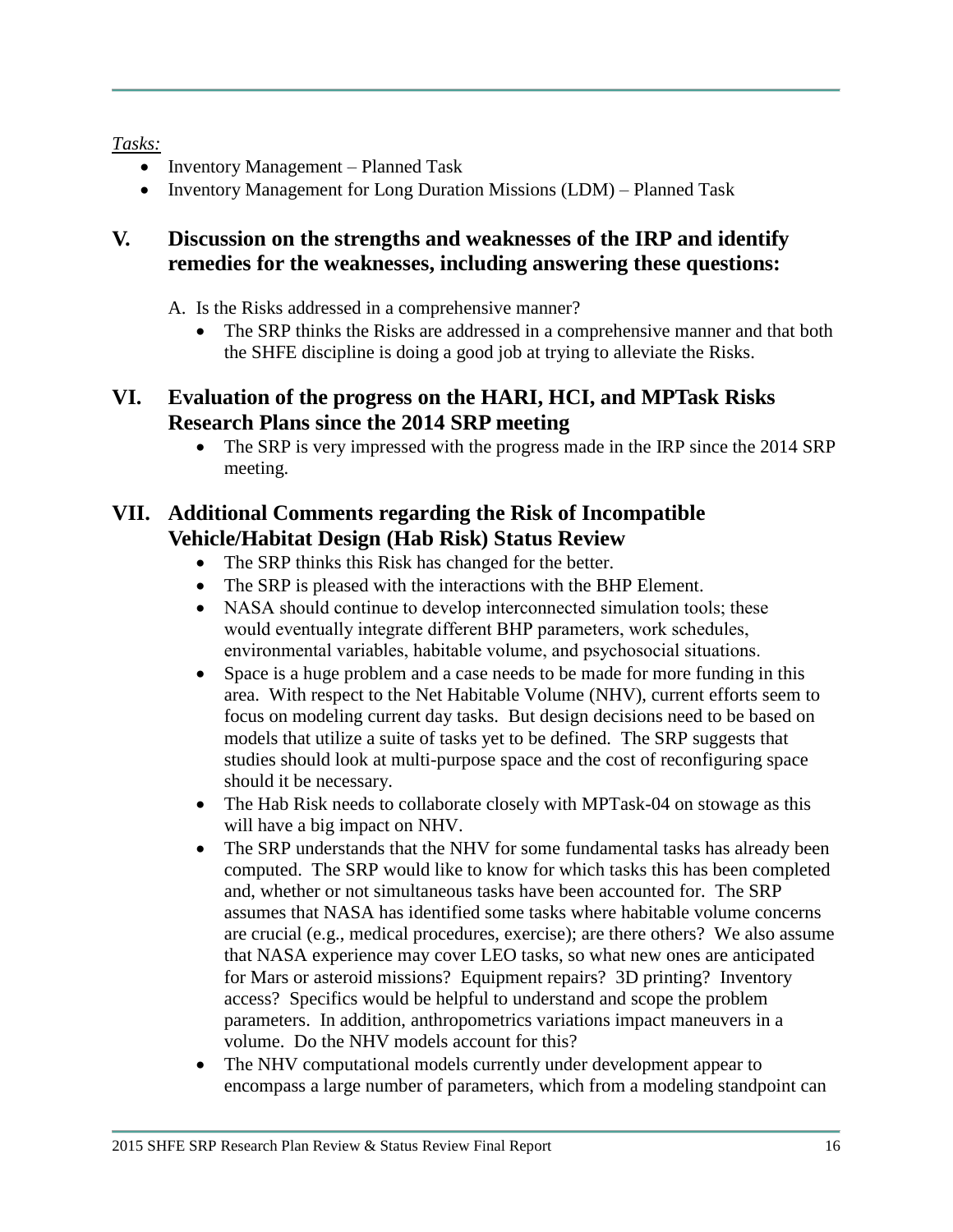complicate validation. Given the importance of these models for the various design efforts (e.g., spacecraft, workspace layout, task), is there a back-up plan if these models do not work out? Are there criteria in place to define whether or not an NHV model is "successful" (i.e., valid)?

# **VIII. Additional Comments regarding the Risk of Performance Errors Due to Training Deficiencies (Train Risk) Status Review**

- Only three tasks are currently funded at this point. The SRP thinks more tasks need to get funded sooner rather than later.
- The SRP thinks the SHFE Project should consider integrating the task design with the training as well as with the electronic procedures. This allows the training to leverage from both HCI/Design and electronic procedures. Also, this could be a form of evaluation for design procedures.
- Consider supporting embedded training, in which the on-board systems include a simulation mode that can be used en route to train in several areas, such as:
	- 1. Fault simulation to train in-depth problem solving in different systems.
	- 2. Continuous drills in handling non-normal situations.
	- 3. Support for crews developing their own training en route to enable crosstraining and specialized training; this could include situations where one person trains another person and provides feedback on how they do the task.
- The SRP would like to know how the SHFE Project will train for unexpected situations. Could this be used as a crew selection procedure? The SHFE Project needs to overlap with the BHP Element on this possibility.
- Training should consider the additional use of gamification this would also give astronauts a fun way to train during the trip to Mars.
- The SHFE Project needs to determine which types of tasks just-in-time information would suffice versus those where just-in-time training is needed.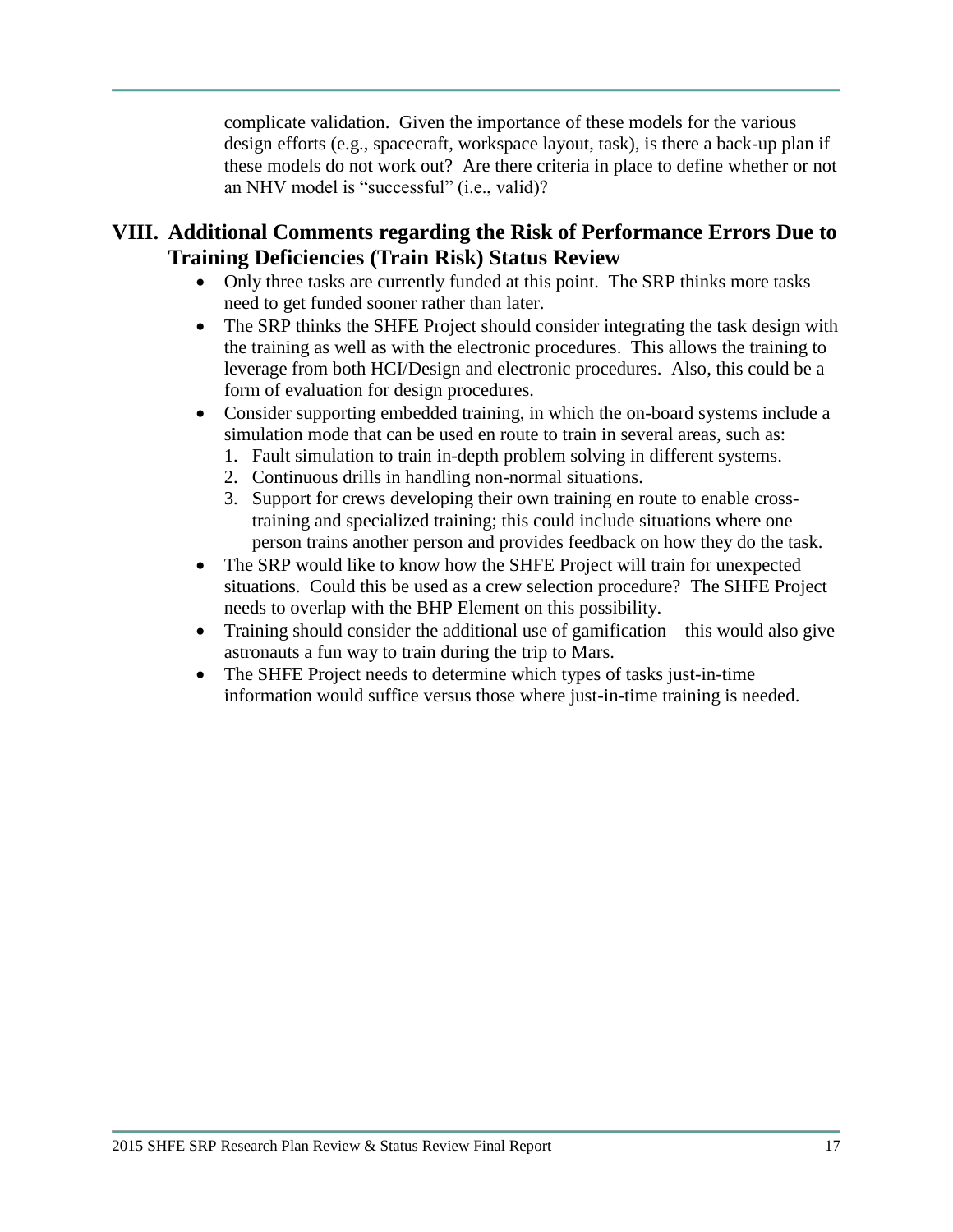# **IX. 2015 Space Human Factors Engineering SRP Research Plan Review: Statement of Task for the Risk of Inadequate Human-Computer Interaction, the Risk of Inadequate Design of Human and Automation/Robotic Integration, and the Risk of Inadequate Mission, Process and Task Design**

The 2015 Space Human Factors Engineering (SHFE) Standing Review Panel (SRP) is chartered by the Human Research Program (HRP) Chief Scientist. The purpose of the SRP is to review the Risk of Inadequate Human-Computer Interaction (HCI), the Risk of Inadequate Design of Human and Automation/Robotic Integration (HARI), and the Risk of Inadequate Mission, Process and Task Design (MPTASK) sections of the current version of the HRP's Integrated Research Plan (IRP) which is located on the Human Research Roadmap (HRR) website [\(http://humanresearchroadmap.nasa.gov/\)](http://humanresearchroadmap.nasa.gov/). Your report, addressing each of the questions in the charge below and any addendum questions, will be provided to the HRP Chief Scientist and will also be made available on the HRR website.

## **The 2015 SHFE SRP is charged (to the fullest extent practicable) to:**

- 1. Based on the information provided in the current version of the HRP's IRP, evaluate the ability of the IRP to satisfactorily make progress in mitigating the Risk by answering the following questions:
	- A. Have the proper Gaps been identified to mitigate the Risk?
	- i) Are all the Gaps relevant?
	- ii) Are any Gaps missing?
	- B. Have the gap targets for closure been stated in such a way that they are measureable and closeable?
	- i) Is the research strategy appropriate to close the Gaps?
	- C. Have the proper Tasks been identified to fill the Gaps?
	- i) Are the Tasks relevant?
	- ii) Are there any additional research areas or approaches that should be considered?
	- iii) If a Task is completed, please comment on whether the findings contribute to addressing or closing the Gap.
	- D. If a Gap has been closed, does the rationale for Gap closure provide the appropriate evidence to support the closure?
- 2. Identify the strengths and weaknesses of the IRP, *and* identify remedies for the weaknesses, including, but not limited to, answering these questions:
	- A. Is the Risk addressed in a comprehensive manner?
	- B. Are there areas of integration across HRP disciplines that are not addressed that would better address the Risk?
	- C. Other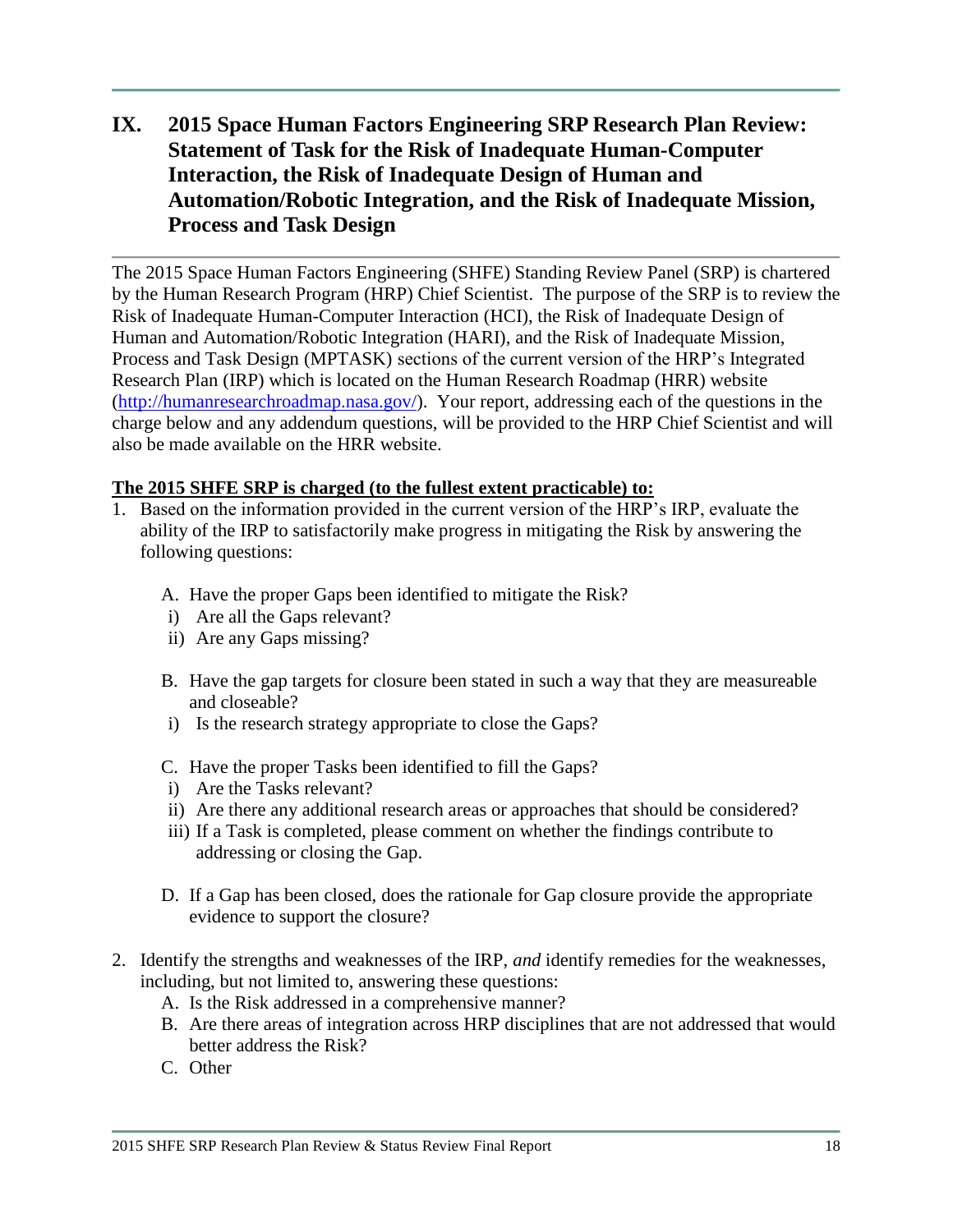- 3. Based on the updates provided by the Element, please evaluate the progress in the research plan since the last SRP meeting.
- 4. Please comment on any important issues that are not covered in #1, #2, or #3 above, that the SRP would like to bring to the attention of the HRP Chief Scientist and/or the Element.

#### **Additional Information Regarding This Review:**

- 1. Expect to receive review materials at least four weeks prior to the meeting.
- 2. Attend a meeting in Houston, TX on December 2 3, 2015.
	- A. Discuss the 2015 SHFE SRP Statement of Task and address questions about the SRP process.
	- B. Receive presentations from the HRP Chief Scientist (or his designee), the Space Human Factors and Habitability (SHFH) Element, and participate in a question and answer session, and briefing.
- 3. Prepare a draft final report (approximately one month after the meeting) that contains a detailed evaluation of the current IRP specifically addressing items #1, #2, and #3 of the SRP charge. The draft final report will be sent to the HRP Chief Scientist and he will forward it to the appropriate Element for their review. The SHFH Element and the HRP Chief Scientist will review the draft final report and identify any misunderstandings or errors of fact and then provide official feedback to the SRP within two weeks of receipt of the draft report. If any misunderstandings or errors of fact are identified, the SRP will be requested to address them and finalize the 2015 SRP Final Report as quickly as possible. The 2015 SRP Final Report will be submitted to the HRP Chief Scientist and copies will be provided to the SHFH Element that sponsors the SHFE discipline and also made available to the other HRP Elements. The 2015 SRP Final Report will be made available on the HRR website [\(http://humanresearchroadmap.nasa.gov/\)](http://humanresearchroadmap.nasa.gov/).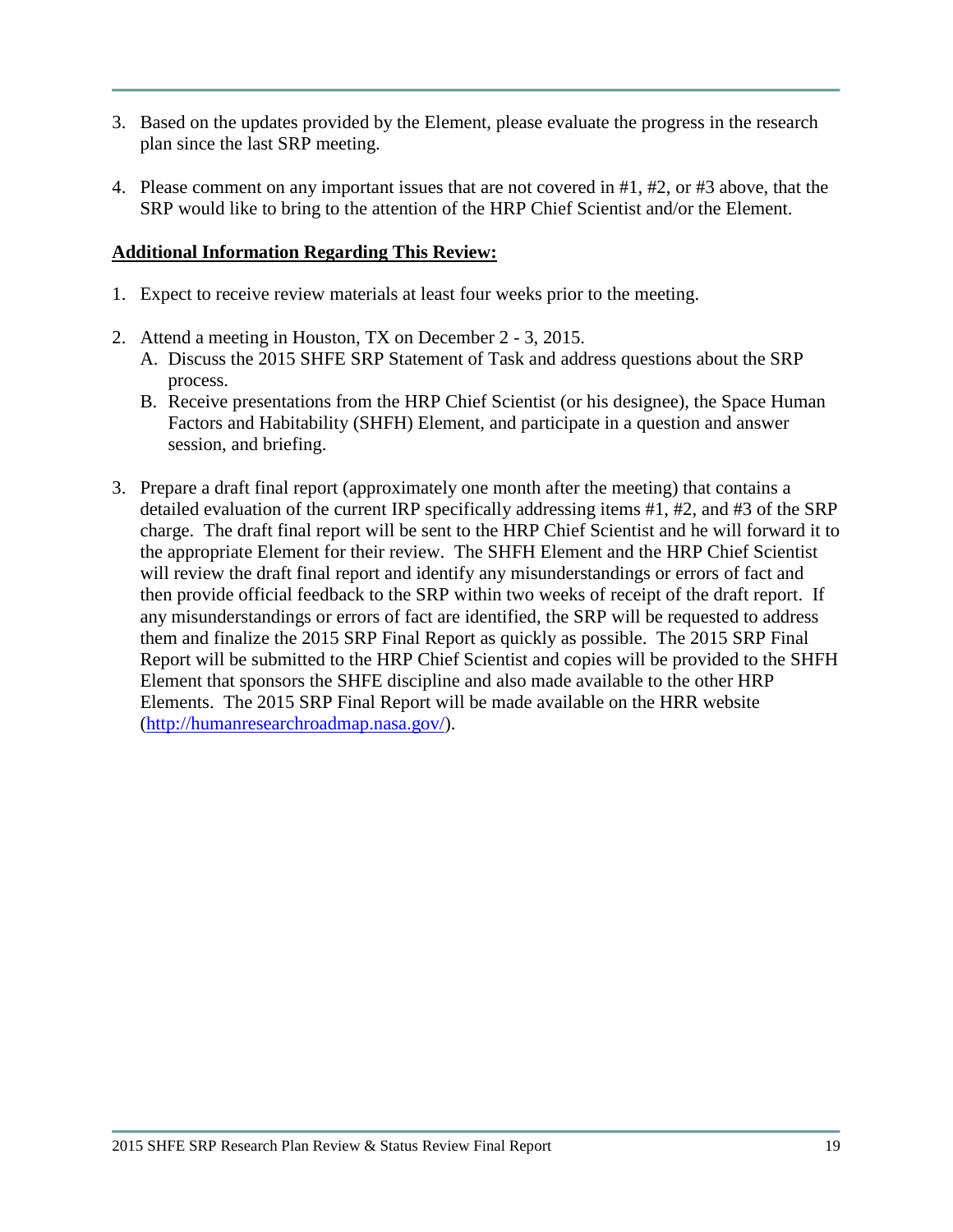# **X. 2015 Space Human Factors Engineering SRP Status Review: Statement of Task for the Risk of Incompatible Vehicle/Habitat Design and the Risk of Performance Errors Due to Training Deficiencies**

The 2015 Space Human Factors Engineering (SHFE) Standing Review Panel (SRP) will participate in a Status Review that will occur via a site visit with the Human Research Program (HRP) Chief Scientist (or designee) and members of the Space Human Factors and Habitability (SHFH) Element. The purpose of this review is for the SRP to:

- 1. Receive an update by the HRP Chief Scientist (or designee) on the status of NASA's current and future exploration plans and the impact these will have on the HRP.
- 2. Receive an update on any changes within the HRP since the 2014 SRP meeting.
- 3. Receive an update by the Element or Project Scientist(s) since the 2014 SRP meeting.
- 4. Participate in a discussion with the HRP Chief Scientist (or designee) and the Element regarding possible topics to be addressed at the next SRP meeting

The 2015 SHFE SRP will produce a report/comments from this status review within 30 days of the 2015 update. These comments will be submitted to the HRP Chief Scientist and copies will be provided to the SHFH Element and also made available to the other HRP Elements. The 2015 SRP Final Report will be made available on the Human Research Roadmap public website [\(http://humanresearchroadmap.nasa.gov/\)](http://humanresearchroadmap.nasa.gov/).